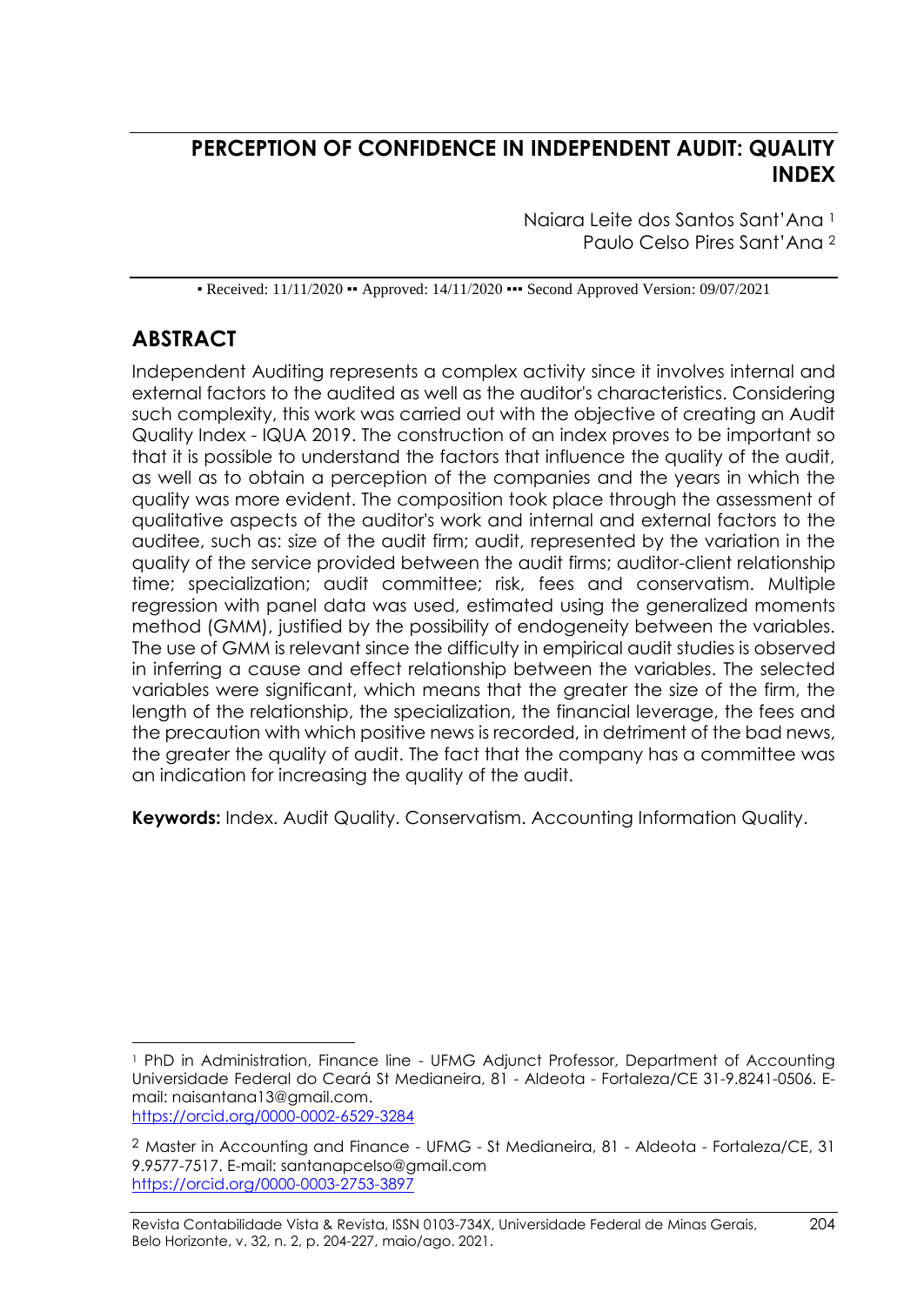# **PERCEPÇÃO DE CONFIANÇA NA AUDITORIA INDEPENDENTE: ÍNDICE DE QUALIDADE**

## **RESUMO**

A Auditoria Independente representa uma atividade complexa uma vez que envolve fatores internos e externos à auditada assim como características do auditor. Ao considerar tamanha complexidade este trabalho foi realizado com o objetivo de criar um Índice de Qualidade de Auditoria - IQUA 2019. A construção de um índice mostra-se importante para que seja possível compreender os fatores que influenciam na qualidade da auditoria, assim como obter uma percepção das companhias e dos anos nas quais a qualidade foi mais evidente. A composição aconteceu por meio da apreciação de aspectos qualitativos do trabalho do auditor e fatores internos e externos à auditada, tais como: tamanho da firma de auditoria; auditoria, representada pela variação na qualidade do serviço prestado entre as firmas de auditoria; tempo de relacionamento auditorcliente; especialização; comitê de auditoria; risco, honorários e conservadorismo. Foi utilizada a regressão múltipla com dados em painel, estimada por meio do método dos momentos generalizado (GMM), justificado pela possibilidade de endogeneidade entre as variáveis. A utilização do GMM mostra-se relevante uma vez observada a dificuldade em estudos empíricos de auditoria em se inferir uma relação de causa e efeito entre as variáveis. As variáveis selecionadas foram significativas, o que representa que quanto maior o tamanho da firma, o tempo de relacionamento, a especialização, a alavancagem financeira, os honorários e a precaução com que notícias positivas são contabilizadas, em detrimento das ruins, maior a qualidade de auditoria. O fato da companhia possuir comitê tratouse de um indício para o incremento da qualidade da auditoria.

**Palavras-Chave:** Índice. Qualidade da auditoria. Conservadorism. Qualidade da informação contábil.

# **1 INTRODUCTION**

Agency problems, associated with the separation of ownership and control of companies, along with the asymmetry of information between managers and owners, create the demand for external audits (Lin & Hwang, 2010). It is the responsibility of auditing to monitor and control the activities of a company, thus causing a reduction in agency problems (Jensen & Meckling, 1976). Auditing aims to add value and provide confidence and credibility to the accounting information by issuing a report that legitimately represents the client company's financial situation and assets (Hendrisksen & Van Breda, 1999; Moreira et al., 2015). As a result, providing quality work is very important for the auditor (Moreira et al., 2015).

The intensity of the audit firm's contribution is measured through the audit quality. Such quality is proportional to the auditor's competence and independence (DeAngelo, 1981; Leftwich, Watts & Zimmerman, 1981; Ito, Niyama & Mendes, 2008; Defond & Zhang, 2014), which is translated by the professional's initiative in reporting perceived inconsistencies to the market (DeAngelo, 1981; Francis, 2004; Carlin, Finch & Laili, 2009).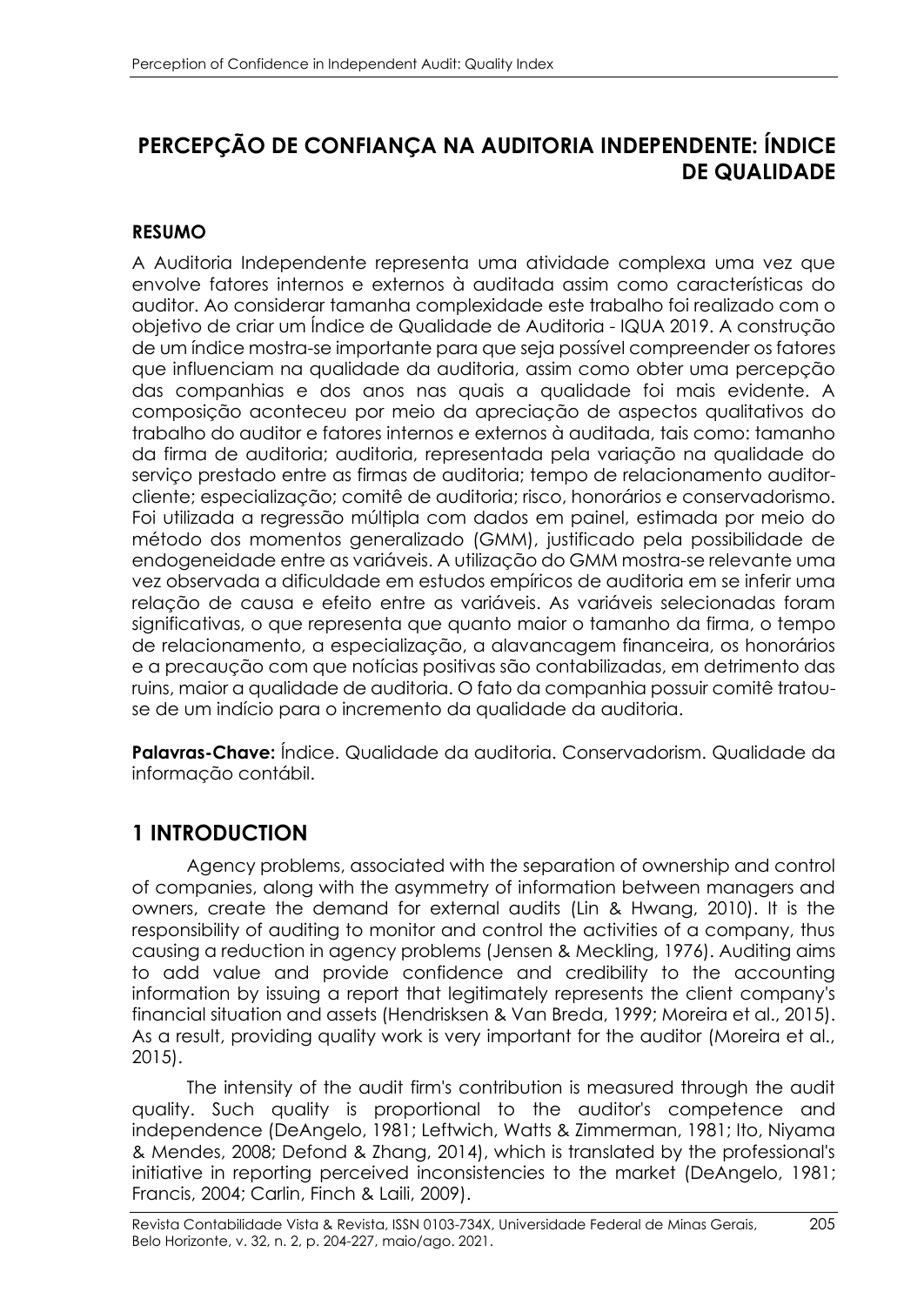Specific characteristics of companies and their information systems are related to audit quality (DeFond & Zhang, 2014). The characteristics in this work were represented by the proxies "Size" and "Audit" which represent whether the company is a Big Four or not; "Time" which shows the time in years that the audit firm has been providing services to the company; "Specialization" which shows the specialization of an audit firm in a given economic sector; The "Audit Committee" which shows whether the company has an active committee or not; "Risk" represented by the financial leverage of the company; the "Fees" represent the total amount of fees received by the audit firm; and finally, we observe "Conservatism" which is the conservative attitude of the company in accounting for facts that affect profit. These proxies will be better conceptualized and contextualized in the "Research Design" section. In general, companies are afraid of receiving a report with a modified opinion. This fact can be analyzed by users of accounting information as an indication of future insolvency (Hopwood, Mckeown & Mutchler, 1989).

Competence can be evaluated by two perspectives within the audit profession, namely, the profession's reputational capacity to bring in competent individuals who wish to serve as auditors and ongoing education, certifications, examinations, and professional experience (Radebaugh & Gray, 2002). Auditor independence can be observed through the opinion contained in an audit report and by providing audit service in an objective and unbiased manner concerning the interests of the client company. Issuing an erroneous report may lead to problems for the auditor's reputation (Hopwood, Mckeown & Mutchler, 1989; CFC, 2005; Knechel & Vanstraelen, 2007).

To avoid reputation problems, the auditor looks for evidence in the company that could affect the quality of the opinion. The financial leverage, as well as the conservatism in the accounting of facts that affect profit, are examples of evidence perceived by the auditors. A highly leveraged company may cause a more detailed and conservative behavior in the performance of the auditors' work, who will try to exempt themselves as much as possible so as not to be involved in a possible future financial scandal (Arruñada, 1997). On the other hand, conservatism represents higher quality in auditing as it reduces the risk of the auditor and the audit (BASU, 1997).

Thus, the objective of this study was to estimate an audit quality index - IQUA 2019. The index is relevant for companies that pay for the service and, therefore, need to demand quality; for auditing firms and the evolution of the profession through practices that increase and decrease the quality of the work provided; and for the market, since it depends on reliable financial information reported by companies, thus reducing the informational asymmetry between agents.

The importance of independent audit quality can be perceived by the social repercussion caused by the extinction of large companies as a result of corporate scandals (Moreira et al., 2015; Salehi, Moradi & Paydarmanesh, 2017), by the sophistication of capital market operations, and by the need to provide stakeholders, who are increasingly demanding, with relevant information (Ito, Niyama & Mendes, 2008). Users of accounting information need an environment with less informational asymmetry and conflict between agents and more quality of accounting information so that they can make more assertive decisions with reduced risk. Since auditing certifies the accounting information issued by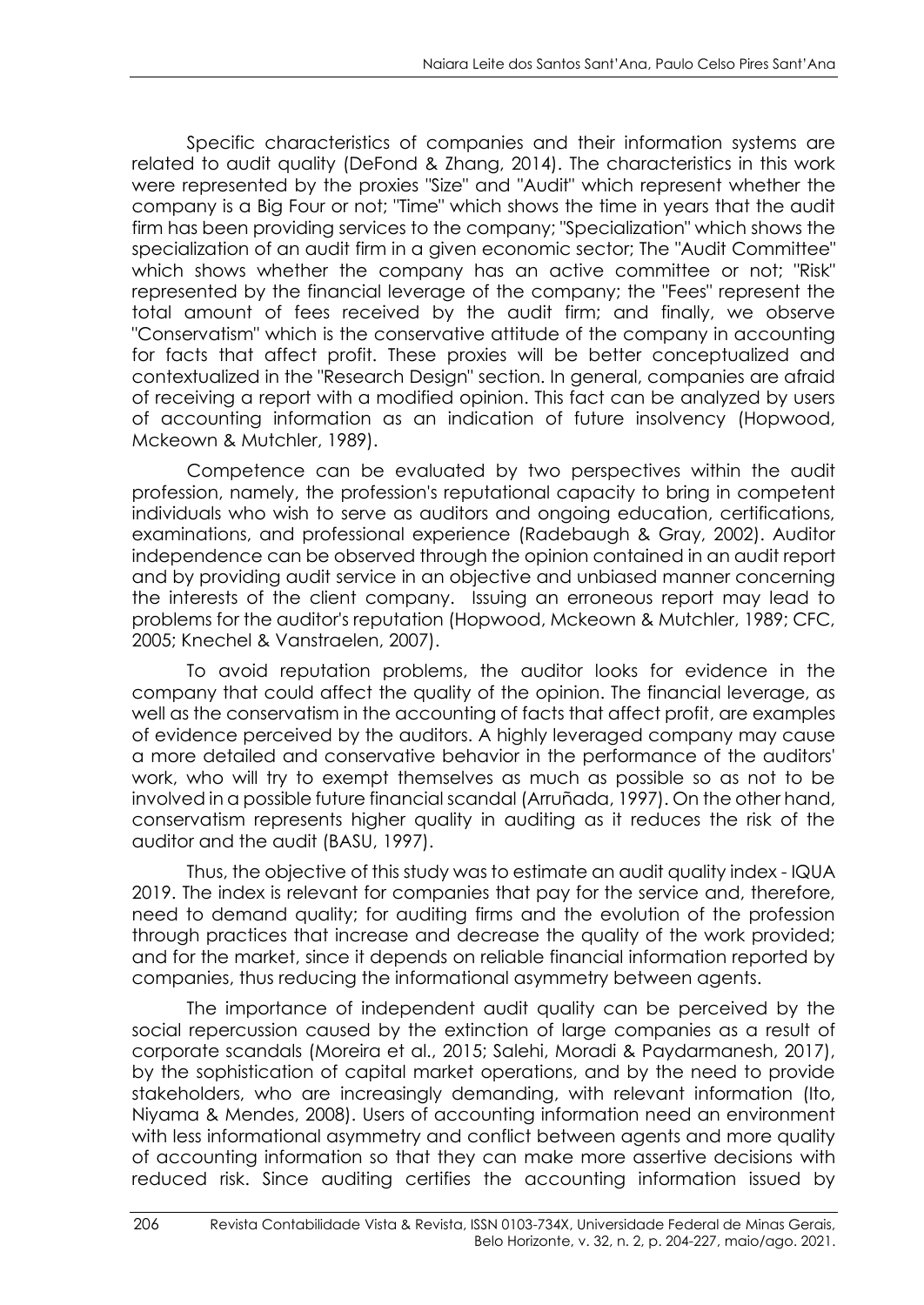companies, it increases the quality of this information and reduces the informational asymmetry (Healy & Palepu, 2001).

The verification of financial statements by an external auditor adds credibility to the accounting information of the client company. Thus, an audit service provided with quality can assist users in decision-making (Salehi, Moradi & Paydarmanesh, 2017). Therefore, it is expected that quality audit restricts the management of opportunistic gains (Arcúrio Junior, 2018), as well as reduces the risk that the financial reports will contain relevant distortions and/or omissions (Lin & Hwang, 2010). The verification of the quality of independent auditing is relevant to reduce the conflicts between agents and informational asymmetry and the development of the capital market in Brazil. Therefore, it is a relevant study for managers, investors, auditors, and other users of accounting information. We intend to contribute to filling the gap on the theme of independent audit quality in Brazil and to provide a research tool that can be used in other works.

## **2 RESEARCH DESIGN**

The sample consisted of 26 companies belonging to Ibovespa, between 2010 and 2017. The companies that make up the Bovespa index represent around 80% of the negotiations and financial decision-making of the capital market in Brazil, so it is a good sample (Takamatsu, Lamounier & Colauto, 2008; b3, 2018; Rodrigues, Paulo & Melo, 2018). Companies in the financial sector were excluded. A transition period to the adoption of international accounting standards began in 2008, culminating in their mandatory adoption on 01/01/10. The countries that make up the European Union started to adopt some international accounting standards, based on the International Accounting Standards Board - IASB, in 2005. In Brazil, a transition process took place as of 2008 with the partial adoption of the IFRS, ending in 2010 with the full adoption of the International Financial Reporting Standards - IFRS (Santos, Ponte, and Mapurunga, 2014). Table 1 presents the information about data collection:

| Information about data collection              |                                                                                                                                                                                                                                                                                                                                                                                                                                                                                                                                                                                                                                                             |  |  |  |  |
|------------------------------------------------|-------------------------------------------------------------------------------------------------------------------------------------------------------------------------------------------------------------------------------------------------------------------------------------------------------------------------------------------------------------------------------------------------------------------------------------------------------------------------------------------------------------------------------------------------------------------------------------------------------------------------------------------------------------|--|--|--|--|
| <b>Basic test</b>                              | Source                                                                                                                                                                                                                                                                                                                                                                                                                                                                                                                                                                                                                                                      |  |  |  |  |
| equation variable                              |                                                                                                                                                                                                                                                                                                                                                                                                                                                                                                                                                                                                                                                             |  |  |  |  |
| <b>IQUA -</b><br>Braunbeck (2010)              | Through research on the website of the Securities and Exchange<br>Commission - CVM - <www.cvm.gov.br>, from 01/20/18 to 03/20/18, in the<br/>"DFP" section, the necessary audit reports were consulted and read to<br/>answer the index questions. Subsequently (April/2018), the consultation<br/>related to re-publication and/or administrative proceedings was carried<br/>out. Finally, it was investigated whether any company had become<br/>insolvent, by means of searches on Google with the keywords: insolvency,<br/>judicial reorganization and bankruptcy, followed by the name of the<br/>company in question (April/2018).</www.cvm.gov.br> |  |  |  |  |
| Size, audit, time,<br>audit committee.<br>fees | Through research on the CVM website - <www.cvm.gov.br>, from 05/01/18<br/>to 08/01/18, in the section Standardized Financial Statements - "DFP", the<br/>audit and management reports, registration form, governance code<br/>information, and reference form were consulted and read.</www.cvm.gov.br>                                                                                                                                                                                                                                                                                                                                                     |  |  |  |  |
| <b>Risk</b>                                    | Quantum® data collection and query platform.                                                                                                                                                                                                                                                                                                                                                                                                                                                                                                                                                                                                                |  |  |  |  |
| Conservatism                                   | By searching the CVM website - <www.cvm.gov.br>, in September/2018, in<br/>the "DFP" section.</www.cvm.gov.br>                                                                                                                                                                                                                                                                                                                                                                                                                                                                                                                                              |  |  |  |  |
|                                                | Source: Elaborated by the authors (2019).                                                                                                                                                                                                                                                                                                                                                                                                                                                                                                                                                                                                                   |  |  |  |  |

**Table 1**

| Information about data collection |  |  |
|-----------------------------------|--|--|
|                                   |  |  |

Revista Contabilidade Vista & Revista, ISSN 0103-734X, Universidade Federal de Minas Gerais, 207 Belo Horizonte, v. 32, n. 2, p. 204-227, maio/ago. 2021.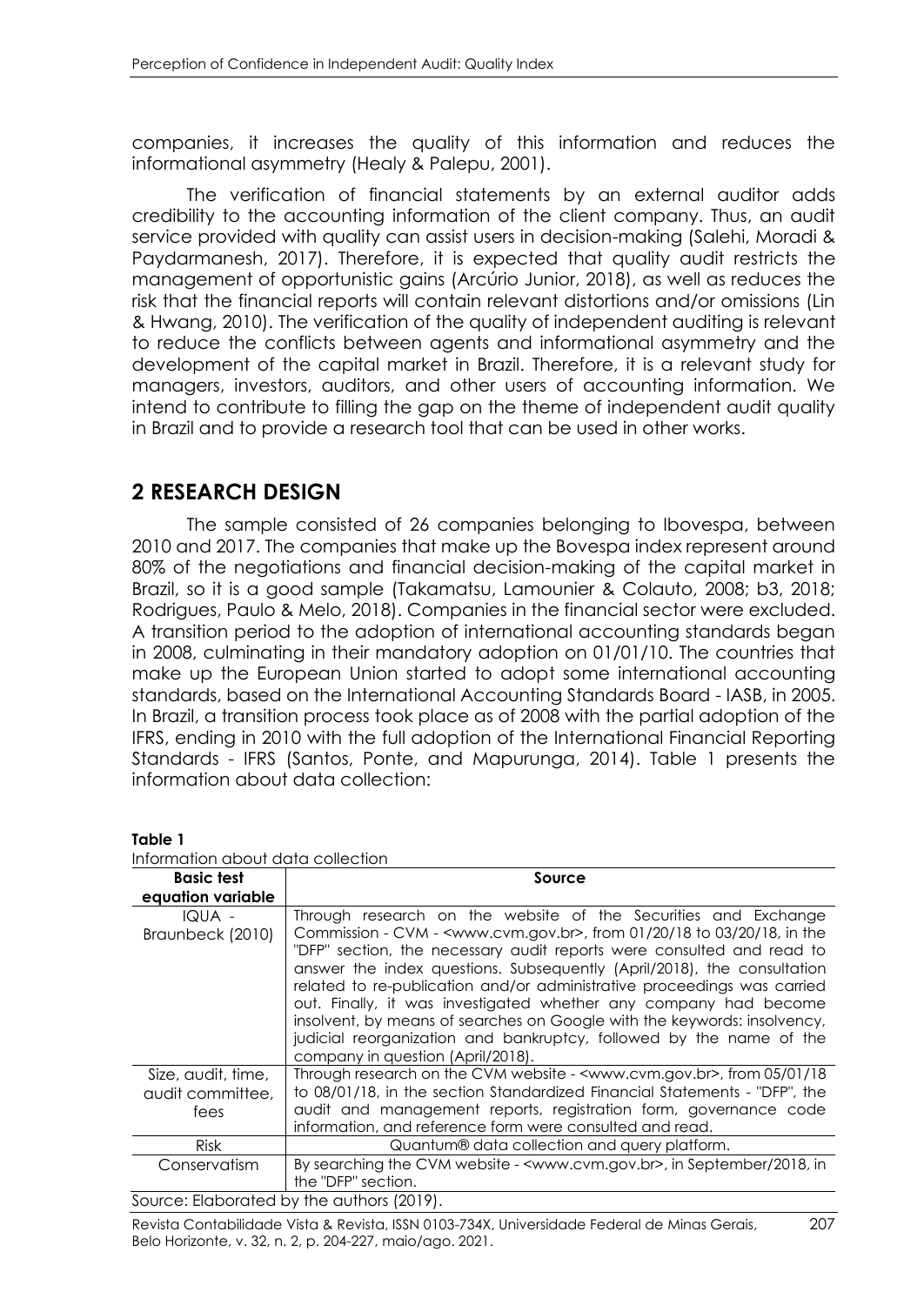The proposed Audit Quality Index - IQUA 2019 is presented below and in tables 2 and 3 are the constructs of the response and explanatory variables.

IQUA 2010 = β0 + β1Size + β2Audit + β3Time + β4Specialization + Committee + β6 Risk + β7 Fees + β8 Conservatism + ε

| sonun vertogen i vanapid<br>Variable | <b>Desciption / Measuring</b>                                                                                              |
|--------------------------------------|----------------------------------------------------------------------------------------------------------------------------|
| <b>IQUA-</b>                         | The questions that make up the IQUA are assigned a value of 1 when audit                                                   |
| <b>Braunbeck</b>                     | problems are identified and 0 otherwise. In other words, the higher the final                                              |
| (2010)                               | score, the lower the audit quality.                                                                                        |
| <b>Used the</b><br>variable          | Teixeira, Camargo and Vicente (2016); Almeida (2017).                                                                      |
| Question 1                           | Were the financial statements required to be republished by CVM?                                                           |
| Fundament 1                          | The determination, by CVM, to republish accounting information is taken as                                                 |
|                                      | evidence that suggests inferior quality of the information originally disclosed                                            |
|                                      | by the company. Consequently, it is reasonable to consider this evidence                                                   |
|                                      | as useful in the evaluation of the quality of the independent audit                                                        |
|                                      | performed on the published financial statements.                                                                           |
| Question 2                           | Was the auditor of the financial statements subject to administrative                                                      |
|                                      | disciplinary proceedures?                                                                                                  |
| Fundament 2                          | The CVM, in its role of following up and monitoring the quality of accounting                                              |
|                                      | information, including the independent auditors' report, has the prerogative                                               |
|                                      | of sanctioning market participants when they fail to comply with the                                                       |
|                                      | applicable rules and laws. To this end, it institutes administrative sanctioning                                           |
|                                      | procedures (PAS) to analyze situations in which possible non-compliance                                                    |
|                                      | with norms and laws has been detected on the part of participants in the                                                   |
|                                      | open market (including independent auditors).                                                                              |
| Question 3                           | Did the audit opinion from the previous year contain any kind of material                                                  |
|                                      | modification (qualification, negative, abstention, emphasis, or limitation on                                              |
|                                      | scope), in comparison with the opinion issued by this same auditor in the                                                  |
|                                      | year under review (i.e., did the auditor issue a more "rigorous" opinion in his                                            |
| Fundament 3                          | or her last year, before being replaced)?<br>It is reasonable to assume that, in the last year of the relationship between |
|                                      | auditor and client (especially in the Brazilian rotation system, in which the                                              |
|                                      | auditor knows beforehand the maximum term of an audit contract), the                                                       |
|                                      | highest level of independence will be observed, since there is no future                                                   |
|                                      | horizon for capturing quasi-income as the contract comes to an end.                                                        |
| Question 4                           | Did the report in the first or second consecutive year of the following audit                                              |
|                                      | firm issue an opinion with a less "rigorous" approach than the last opinion                                                |
|                                      | issued by the previous auditor?                                                                                            |
| Fundament 4                          | It aims to capture precisely the impacts on independence of specific quasi-                                                |
|                                      | income, particularly in the early years of the following auditor's relationship                                            |
|                                      | with the client.                                                                                                           |
| Question 5                           | If the answer to 3 was "no" - did the first audit opinion issued by the following                                          |
|                                      | auditor contain any kind of material modification (caveat, negative,                                                       |
|                                      | abstention, emphasis or scope limitation) compared to the opinion issued                                                   |
|                                      | by the successor auditor (i.e., did the successor auditor issue a "stricter"                                               |
|                                      | opinion in the first year after the replacement?)                                                                          |
| Fundament 5                          | If, despite the incentives in the terminating audit contract, the auditor does                                             |
|                                      | not act independently by omitting a flaw in his client's accounting system,                                                |
|                                      | the following auditor can be expected to be more independent than the                                                      |
|                                      | previous and will eventually reveal flaws omitted by the previous auditor.                                                 |
| Question 6                           | Was the opinion issued more than 60 days after the financial statements'                                                   |
|                                      | base date?                                                                                                                 |

**Table 2**

Construct of response variable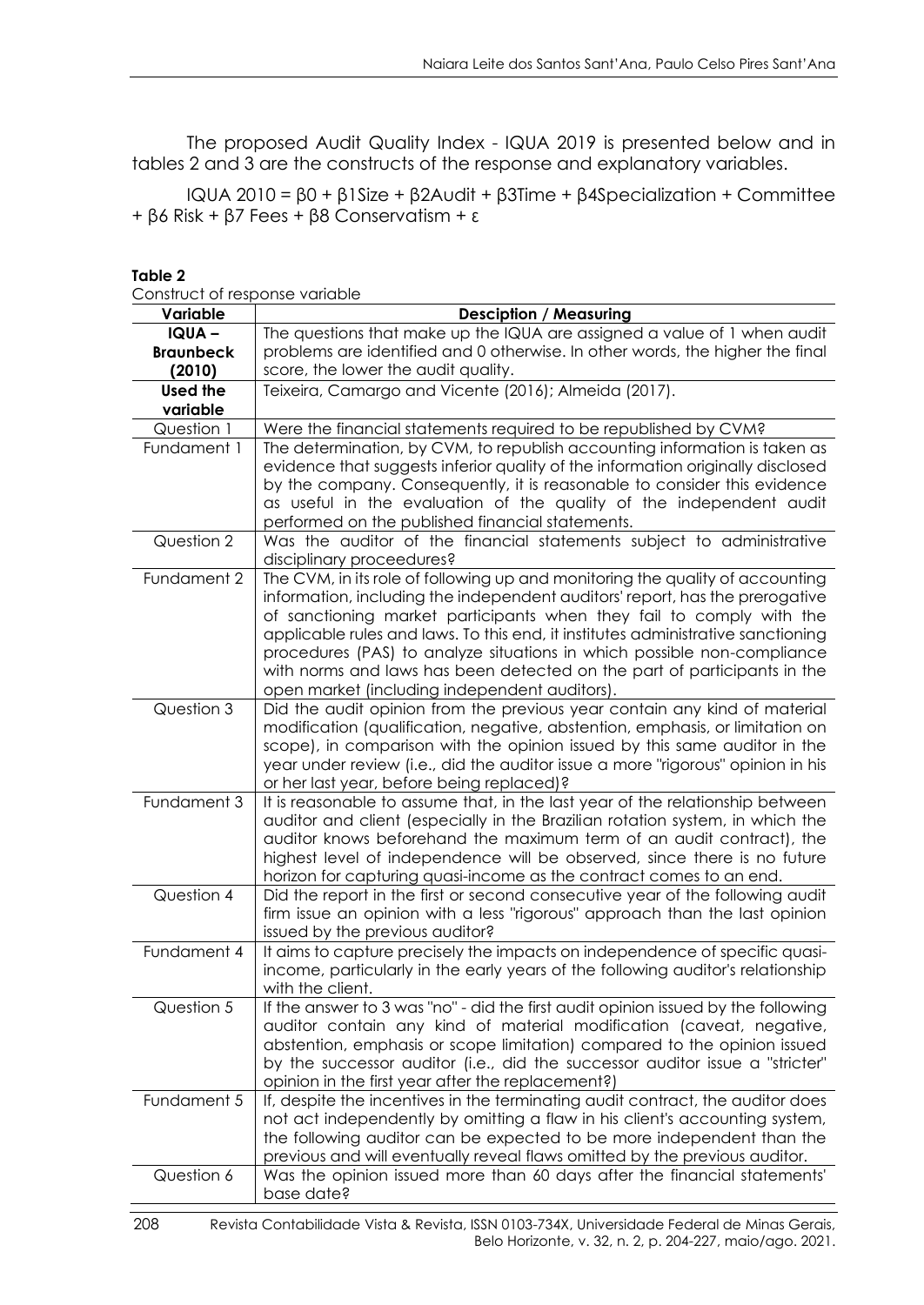| Variable    | <b>Desciption / Measuring</b>                                                                                                                                                                                                                                                                                                        |
|-------------|--------------------------------------------------------------------------------------------------------------------------------------------------------------------------------------------------------------------------------------------------------------------------------------------------------------------------------------|
| Fundament 6 | Time would show the "negotiation" of the auditor and the client about<br>adjustments to the financial statements. The assumption is the fact that<br>publicly traded companies, in general, maintain incentives for the prompt<br>disclosure of their results.                                                                       |
| Question 7  | If the company has presented an insolvency situation, characterized by<br>composition with creditors, judicial reorganization or bankruptcy, did the<br>auditor not issue a qualified opinion regarding the continuity and/or the<br>financial situation in the fiscal year prior to the disclosure of the insolvency<br>situation?  |
| Question 8  | If the company has presented an insolvency situation, characterized by<br>negotiation with creditors, judicial reorganization or bankruptcy, did the<br>auditor not issue an opinion with an emphasis on the continuity and/or the<br>financial situation in the fiscal year prior to the disclosure of the insolvency<br>situation? |
| Fundament 7 | It is the auditor's responsibility to alert the reader of the financial statements                                                                                                                                                                                                                                                   |
| and 8       | of facts or uncertainties that cast doubt on the entity's continuity.<br>$\blacksquare$                                                                                                                                                                                                                                              |

Source: Adapted from Braunbeck (2010, p. 64-69)

#### **Table 3**

Construct of independent variables

| Variable          | <b>Description / measurment</b>                                                                                                                                                                                                                                                                                                                                                                                                                                                                                         | Value |
|-------------------|-------------------------------------------------------------------------------------------------------------------------------------------------------------------------------------------------------------------------------------------------------------------------------------------------------------------------------------------------------------------------------------------------------------------------------------------------------------------------------------------------------------------------|-------|
| <b>Size</b>       | Variável binária. Assume valor 1 quando a firma de auditoria é                                                                                                                                                                                                                                                                                                                                                                                                                                                          |       |
|                   | Big Foure 0, caso contrário.                                                                                                                                                                                                                                                                                                                                                                                                                                                                                            |       |
| Used the variable | DeAngelo (1981); Dye (1993); DeFond and Subramanyam<br>(1998); Fargher, Taylor and Simon, (2001); Ireland (2003);<br>Levents and Caramanis (2005); Almeida and Almeida (2009);<br>Braunbeck (2010); Harris (2012); Lennox, Francis and Wang<br>(2012); Paulo, Cavalcante and Paulo (2013); Cunha, Lunelli,<br>Santos and Faveri (2015); Luccas (2015); Mazzioni and Klann<br>(2016); Almeida (2017); Brooks, Cheng, Johnston and Reichelt<br>(2017); Reid and Carcello, (2017); Arcúrio Júnior and Gonçalves<br>(2018); |       |
| Hypothesis        | H <sub>1</sub> : The larger the audit firm, the higher the audit quality.                                                                                                                                                                                                                                                                                                                                                                                                                                               |       |
| Fundament         | The larger the audit firm, the greater the amount of financial<br>and operational resources available, consequently it has less<br>financial dependence on its clients, reducing the chance of<br>accepting pressure from the client company, hence the higher<br>the audit quality (DeAngelo, 1981; Fargher et al., 2001; Almeida<br>and Almeida, 2009; Braunbeck, 2010; Paulo, Cavalcante and<br>Paulo, 2013; Luccas, 2015; Teixeira, Camargo and Vicente,<br>2016; Almeida, 2017; Arcúrio Júnior, 2018.)             |       |
| Audit             | Variable ranked by assigning increasing values from 1 to 7 for<br>the audit firms, with values from 1 to 4 representing the Big Four<br>and values from 5 to 7, the other audit firms.                                                                                                                                                                                                                                                                                                                                  |       |
| Used the variable | Sant'Ana, 2019                                                                                                                                                                                                                                                                                                                                                                                                                                                                                                          |       |
| Hypothesis        | H <sub>1</sub> : The larger the audit firm, the higher the audit quality.                                                                                                                                                                                                                                                                                                                                                                                                                                               | $+$   |
| Fundament         | Variable intended to confirm the size variable (Sant' Ana, 2019).                                                                                                                                                                                                                                                                                                                                                                                                                                                       |       |
| <b>Time</b>       | Discrete variable, measured in years. From 1 to 5 years, the<br>longer the audit time, the better the quality.                                                                                                                                                                                                                                                                                                                                                                                                          |       |
| Used the variable | Jenkins and Velury (2008), Braunbeck (2010); Li (2010); Chi,<br>Douthett and Lisic (2012); Paulo, Cavalcante and Paulo (2013);<br>Dantas and Medeiros (2015); Almeida (2017); Arcúrio Júnior<br>and Gonçalves (2018);                                                                                                                                                                                                                                                                                                   |       |
| Hypothesis        | $H_2$ : The longer the time in years (1 to 5 years), the higher the<br>quality of the audit.                                                                                                                                                                                                                                                                                                                                                                                                                            |       |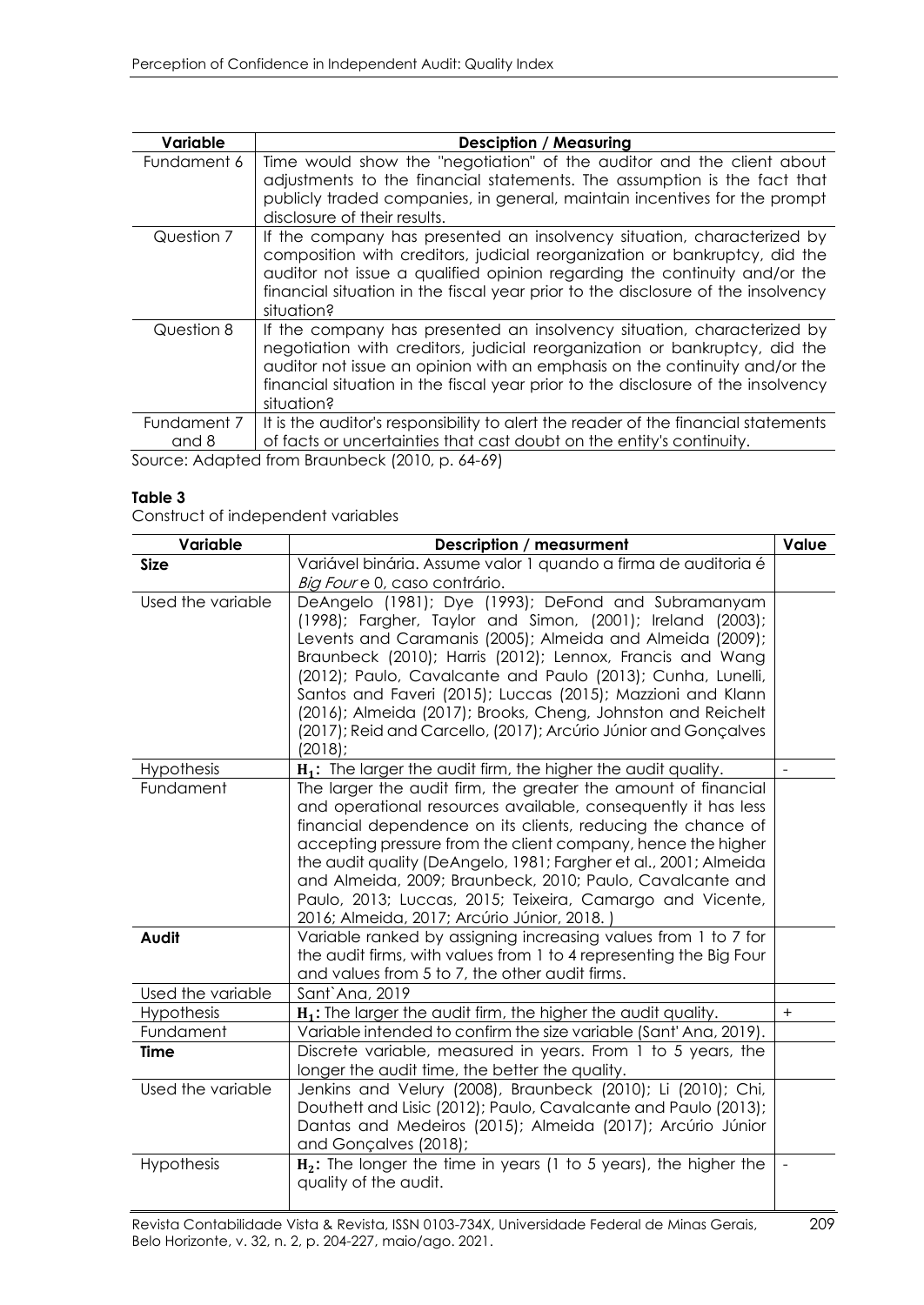| Variable              | <b>Description / measurment</b>                                                                                                                                                                                                                                                                                                                                                                                                           | Value                    |
|-----------------------|-------------------------------------------------------------------------------------------------------------------------------------------------------------------------------------------------------------------------------------------------------------------------------------------------------------------------------------------------------------------------------------------------------------------------------------------|--------------------------|
| Fundament             | Through the learning effect, it is understood that the longer the<br>working time, the better the quality of the service provided.<br>Levinthal and Fichman(1988); Myers, Myers and Omer (2003);<br>Ghosh and Moon, (2005); Jenkins and Velury, (2008);                                                                                                                                                                                   |                          |
| Specialization        | Braunbeck (2010); Azevedo and Costa (2012).<br>Calculated by comparing the total assets of clients in a                                                                                                                                                                                                                                                                                                                                   |                          |
|                       | particular industry audited by an audit firm to the assets of the<br>industry as a whole.                                                                                                                                                                                                                                                                                                                                                 |                          |
| Used the variable     | Balsam, Krishnan and Yang (2003); Behn, Choi and Kang (2008);<br>Braunbeck (2010); Sun and Liu (2011); Paulo et al., 2013; Dantas<br>and Medeiros, 2015; Almeida (2017); Arcúrio Júnior and<br>Gonçalves (2018).                                                                                                                                                                                                                          |                          |
| Hypothesis            | H <sub>3</sub> : If the audit firm is an expert in the industry in which the<br>service is being provided, the higher the quality of the audit.                                                                                                                                                                                                                                                                                           |                          |
| Fundament             | The more knowledge an audit firm has about a sector of the<br>economy, the more it will be intimate with the situation of the<br>client company and therefore provide a higher quality audit<br>service (Sun & Liu, 2011; Hu, 2015). Expert audit professionals are<br>considered by the market to be more competent (Lu & Sapra,<br>2009; Braunbeck, 2010).                                                                              |                          |
| <b>Audit Commitee</b> | Dichotomous variable. Receives a value of 1 if the company<br>has an audit committee, and 0 if it does not.                                                                                                                                                                                                                                                                                                                               |                          |
| Used the variable     | Smith (2006); Koch, Weber and Wüstemann (2012); Paulo et al.<br>(2013); Dantas & Medeiros (2015); Arcúrio Júnior & Gonçalves<br>(2018);                                                                                                                                                                                                                                                                                                   |                          |
| Hypothesis            | H <sub>4</sub> : If the company has an audit committee, the higher the<br>audit quality                                                                                                                                                                                                                                                                                                                                                   | $\overline{\phantom{0}}$ |
| Fundament             | According to Peleias, Segreti, and Costa (2009), the audit<br>committee is relevant in reducing the agency conflict<br>(management-investors), acting in the protection of investors'<br>interests, in the verification of internal controls, in the continuous<br>relationship with the external auditors and the disclosure of<br>accounting information. It collaborates with the auditor's<br>independence (Dantas & Medeiros, 2015). |                          |
| <b>Risk</b>           | Measured by the financial leverage: current liabilities plus non-<br>current liabilities divided by total assets.                                                                                                                                                                                                                                                                                                                         |                          |
| Used the variable     | Mazzioni and Klann (2016); Almeida (2017);                                                                                                                                                                                                                                                                                                                                                                                                |                          |
| Hypothesis            | H <sub>5</sub> : The higher the financial leverage, the higher the audit quality                                                                                                                                                                                                                                                                                                                                                          |                          |
| Fundament             | The more debt the client company has, the greater the<br>auditor's concern in providing<br>quality<br>service, in<br>an<br>independent way, so as not to be involved in a possible future<br>scandal (Arruñada, 1997).                                                                                                                                                                                                                    |                          |
| <b>Fees</b>           | Total amount of fees received.                                                                                                                                                                                                                                                                                                                                                                                                            |                          |
| Used the variable     | Hope and Langli (2010); Camargo (2012); Cunha et al. (2015);<br>Arcúrio Júnior and Gonçalves (2018);                                                                                                                                                                                                                                                                                                                                      |                          |
| <b>Hypothesis</b>     | $H_6$ : The higher the amount of fees received, the higher the quality<br>of the audit                                                                                                                                                                                                                                                                                                                                                    | $\overline{a}$           |
| Fundament             | Convergence to international accounting standards creates a<br>greater possibility of discretion in the preparation of accounting<br>information, which entails a greater effort on the part of auditors.<br>(Arcúrio Júnior & Gonçalves, 2018).                                                                                                                                                                                          |                          |
| Conservatism          | Model proposed by Basu (1997).                                                                                                                                                                                                                                                                                                                                                                                                            |                          |
| Used the variable     | Francis (2011); Paulo et al. (2013); Knechel, Krishnan, Pevzner,<br>Shefchik and Velury (2013); Dantas and Medeiros (2015); Hu (2015);<br>Salehi, Moradi e Paiydarmanesh (2017); Arcúrio Júnior and<br>Gonçalves (2018).                                                                                                                                                                                                                  |                          |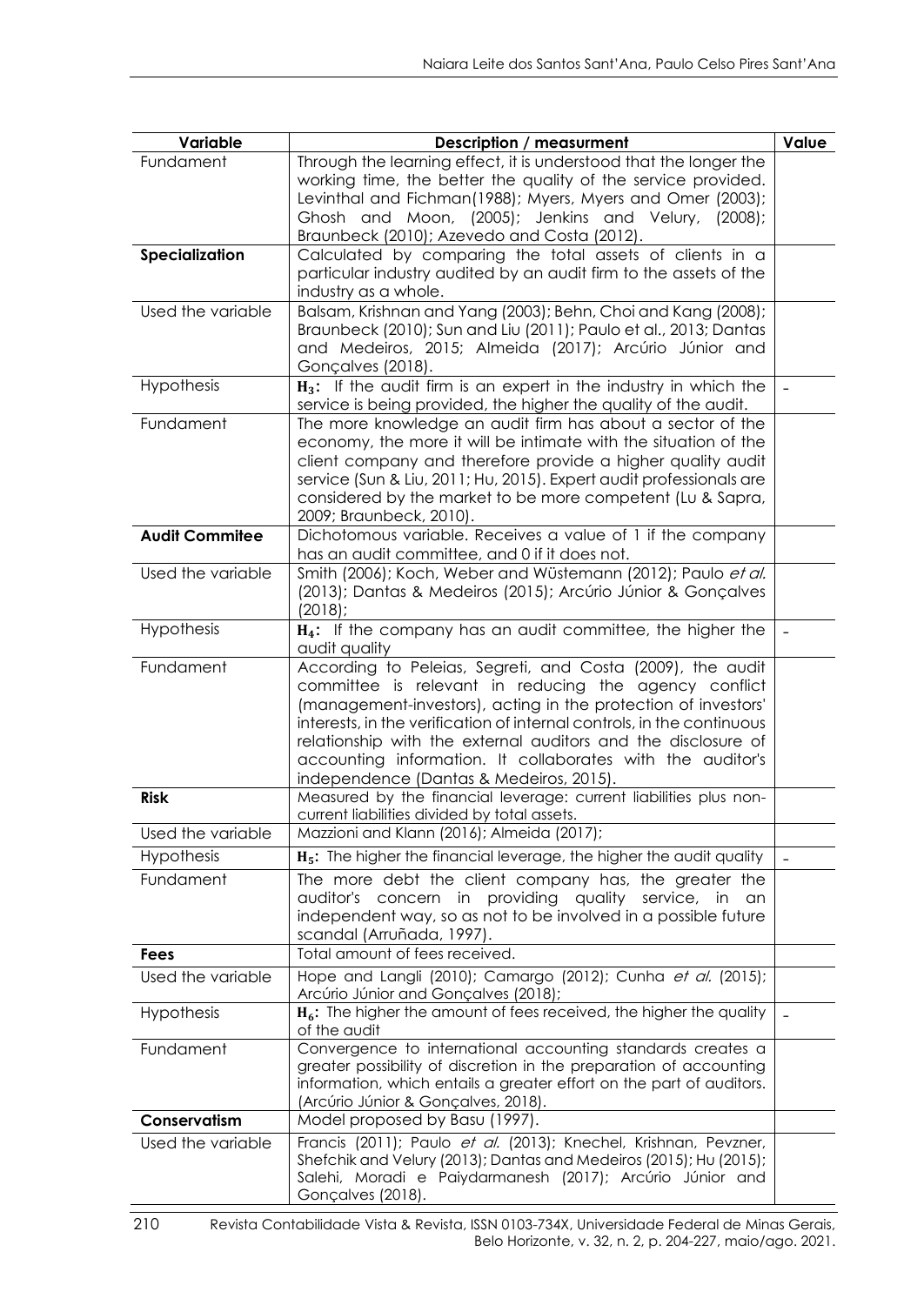| Variable          | <b>Description / measurment</b>                                                                                                                                                                                                                                                          | Value |
|-------------------|------------------------------------------------------------------------------------------------------------------------------------------------------------------------------------------------------------------------------------------------------------------------------------------|-------|
| <b>Hypothesis</b> | $H_7$ : The more conservative the client company is in accounting<br>for facts that affect profit, the higher the quality of the audit.                                                                                                                                                  |       |
| Fundament         | A more conservative recording of positive facts than negative<br>facts (Basu, 1997) reduces audit and auditor risk, the risk of<br>being involved in scandals, and opportunistic behavior by<br>managers (Defond, Lim & Zang, 2015), improving the quality of<br>accounting information. |       |

Source: Elaborated by the author (2019).

Basu's (1997) model was used to calculate conservatism, as proposed below.

 $Xit/Pit-1 = \alpha 0 + \alpha 1 D + \beta 0$   $\Delta Xit-1/Pit-2 + \beta 1 D \Delta Xit-1/Pit-2 + \epsilon$ 

In which:

 $Xit$  is the profit of firm i in relation to the moment t;  $\Delta X$ it is the variation of the profit of firm i in relation to the moment t-1;  $Pit-1$  is the stock price for firm i relative to the moment t-1;  $Pit-2$  is the stock price for firm i relative to the moment t-2; D is a dummy variable that assumes value 1 for negative returns and 0 for positive returns;

ε, is the error term.

The share price results from the weighting between the number of shares and the share value, considering the common shares (ON) and preferred shares (PN), in case the company has both types. The dummy variable was constructed after calculating the returns of each company each year, which are obtained by the quotient of the prices in a year in relation to the previous year. If this division showed negative returns, 1 was assigned to the dummy variable, and if not, 0 was put. Of the 234 records, 108 had valued 1, representing 46.15% of the data. The negative coefficients were used for estimating the 2019 IQUA.

This is a regression with panel data. In this study, the generalized method of moments was used, since the variables can be endogenous. Gul et al. (2009), when studying result management and the length of the relationship between the audit firm and the client company, concluded that these variables may be endogenous. According to Greene (2003), econometrics allows for the empirical measurement of the relationships between variables postulated by economic theory. In this way, mathematics, statistics, and the underlying theory of the data generating process, which is generally unknown, are unified. In this sense, the identification of the appropriate econometric model depends directly on the behavior of the data being worked on and, once identified, it is possible to make forecasts and analyses of its behavior.

As a way to avoid specification problems, the Generalized Method of Moments (GMM) can be used to estimate the parameters of interest. This model is an extension of the method of moments, which consists of replacing the moments of the unknown population with the corresponding moments of the sample (Heij et al., 2004). Thus, the model does not need to meet a series of assumptions, but only to meet the specification conditions of the moments. If a p ×1 vector of parameters θ is to be estimated, the exact estimation of the parameters depends on the moment condition:  $E[f(x_t;\theta)]=0$ , where  $f(x_t;\theta)$  is the probability distribution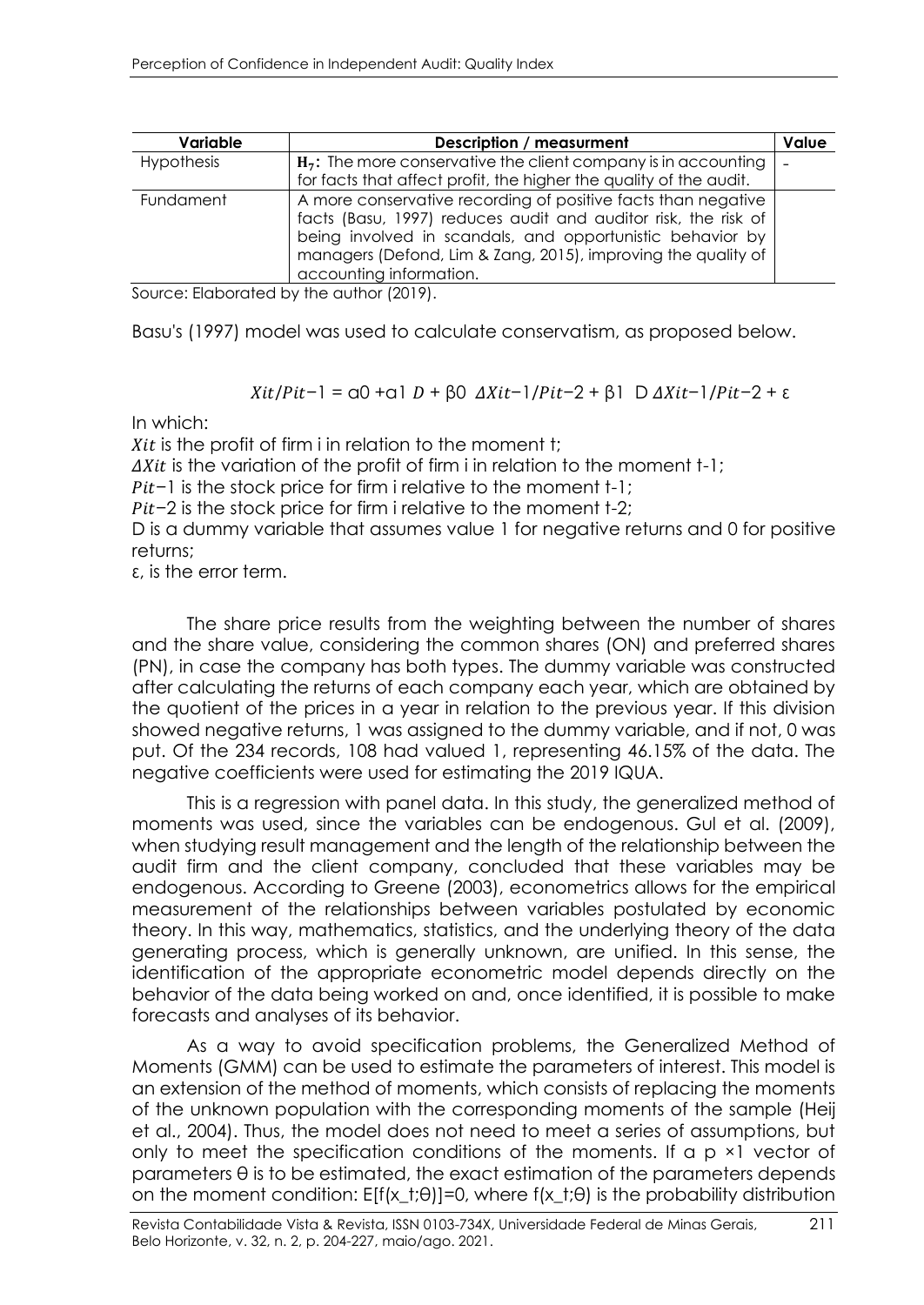function of the sample. According to Heij et. al. (2004), the GMM estimator is obtained by replacing E with the simple sample mean, so that:  $1/n \sum (i=1) \wedge n$ f(x t; $\theta$ <sup> $\hat{}$ </sup>)=0

In this work, the Chi-Square distribution function was adopted, which can be interpreted both as a specific case of the gamma distribution and as a standard normal squared distribution. The form of its distribution is given by the following equation, with v degrees of freedom:  $f(x;\theta)=1/(2\wedge(\theta/2) \Gamma(\theta/2)) x\wedge((\theta/2)-1)$  exp... θ/2);θ>0;x>0. According to Heij et al. (2004), for GMM estimation, one must first specify a sufficient number of moment conditions. In the case of the Chi-Square distribution function, the first moment was used for parameter estimation.

Panel data was estimated using the GMM since endogeneity is perceived to occur. For example, a previous problematic report may be responsible for the increase in the value of the fee, the risk, and the size of the audit firm, since, when faced with a previous modified audit report, the new auditor may charge more for services (more working hours) due to the increase in audit risk and reputation problems. In the opposite direction, when faced with a leveraged company, the auditor will tend to perform the work with higher quality, in terms of extent and volume, which may imply an increased likelihood of issuing a qualified opinion. And, an audit firm that charges more for its fees, which may represent performing a more thorough audit (volume), tends to increase the likelihood of issuing a modified report.

The major limitation of the methodological proposal is in the sample, which is subject to short panel bias. The short panel bias is very common in empirical studies in Corporate Finance since "T" is much smaller than "N" (Barros, Bergmann, Castro & Silveira, 2020). However, the generalized method of moments efficiently adjusts for short panel bias (Barros, Bergmann, Castro & Silveira, 2020). Furthermore, the very constitution of the sample was based on observations with a high potential of representation of "N" since the selection occurred with Ibovespa companies.

## **3 RESULTS AND DISCUSSION**

Chart 1 shows the descriptive statistics of the variables in the article presented by year, from 2010 to 2017, and for the entire period. When considering each of the respective years, as well as the total sample, it can be seen that the average IQUA 2010 was 0.8413; as of 2013, the variable IQUA 2010 began to increase, meaning a reduction in audit quality. This situation can be explained by the growing effort to adapt and harmonize to International Accounting, which began in 2007, through the enactment of Law 11.638/2007. According to Macedo, Machado, and Machado (2013, p.70), "(...) from 2007 to 2012, 41 technical pronouncements were issued (...)", which affected accounting and, consequently, the auditor's work. It is understood that both companies and audit firms need a period to understand, adapt, and mature towards the evolutions of the profession.

Regarding the time variable, the average value was 2.9712, representing the number of years that an audit firm stays with the same company. The average standard deviation for the period was approximately 0.71 years. Finally, the audit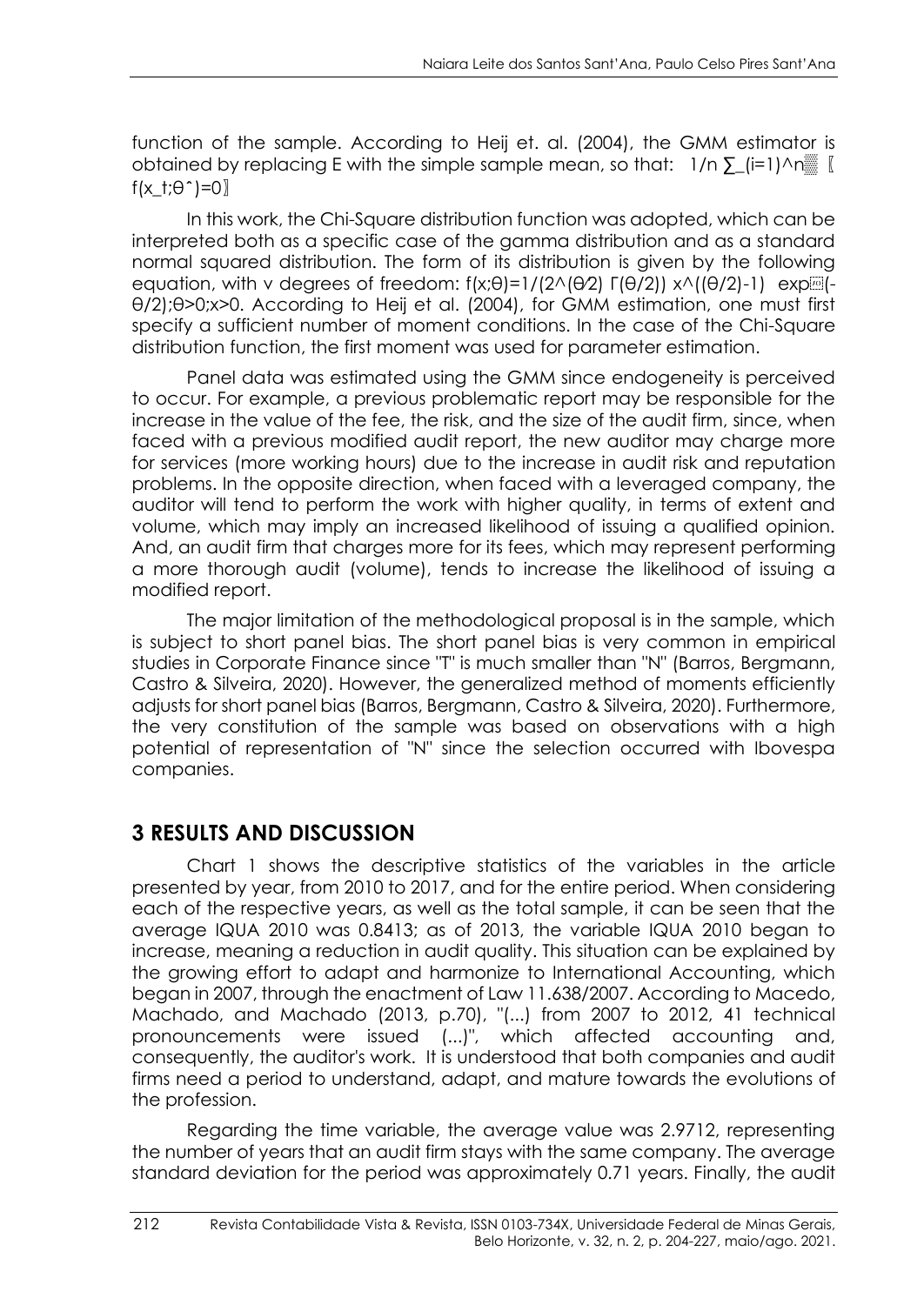is a variable representing all firms in the sample, recoded from 1 to 7, with values from 1 to 4 for the Big Four and 5 to 7 for the other audit firms.

| Year         | <b>IQUA2010</b> | Conservatism | <b>Risk</b> | <b>Fees</b> |        | <b>Committee Specialization</b> | Time   | <b>Size</b>          | Audit  |
|--------------|-----------------|--------------|-------------|-------------|--------|---------------------------------|--------|----------------------|--------|
| 2010         | 0.6923          | $-0.0252$    | 0.0210      | 0.0002      | 0.5200 | 0.5435                          | 3.3462 | 0.9615 2.3846        |        |
| 2011         | 1.2308          | $-0.0252$    | 0.0157      | 0.0001      | 0.5385 | 0.5075                          | 4.0000 |                      | 2.1923 |
| 2012         | 1.1923          | $-0.0252$    | 0.0299      | 0.0001      | 0.5769 | 0.5049                          | 2.3077 |                      | 1.9615 |
| 2013         | 0.6154          | $-0.0252$    | 0.0147      | 0.0001      | 0.5769 | 0.5351                          | 2.5000 | 0.9615 2.0769        |        |
| 2014         | 0.7308          | $-0.0252$    | 0.0245      | 0.0001      | 0.5769 | 0.5205                          |        | 3.1154 0.9615 2.2308 |        |
| 2015         | 0.7308          | $-0.0252$    | $-0.0044$   | 0.0001      | 0.5769 | 0.5392                          | 3.0769 | 0.9230 2.7692        |        |
| 2016         | 0.7308          | $-0.0252$    | 0.0391      | 0.0001      | 0.6538 | 0.5468                          | 3.5000 | 0.9230               | 2.8077 |
| 2017         | 0.8077          | $-0.0252$    | 0.0116      | 0.0001      | 0.6538 | 0.5027                          | 1.9231 | 0.8846               | 3.1154 |
| <b>Total</b> | 0.8413          | $-0.0252$    | 0.0190      | 0.0001      | 0.5842 | 0.5250                          |        | 2.9712 0.9519        | 2.4423 |

Descriptive statistics for the average of the variables used, by year and total

Source: Elaborated by the author (2019)

**Chart 1**

Another likely explanation is the economic crisis in Brazil that occurred from 2014 to 2017. According to Barbosa Filho (2017), the Brazilian economy formally entered into recession in the second half of 2014, resulting in a 9% drop in Brazilian per capita product between 2014 and 2016. The crisis originated from a sequence of supply and demand shocks, which were responsible for reducing the economy's growth capacity, motivated by public policy errors that, in turn, generated a high fiscal cost. For the conservatism variable, the average was -0.252 with zero standard deviation, given its lack of variability. Risk, in turn, had a standard deviation of 0.0914, with a maximum value in the sample in 2016 (0.8748).

The fee variable did not change over the years. Concerning the average, the value changed only in 2010 in the fourth decimal place. The audit committee and audit firm size are binary variables in which it was 1 if present and 0 if absent; size represents the size of the audit firm, being 1 if the firm is classified as Big Four and 0 otherwise. The committee average was 0.5842, showing that when considering the whole period, 58.42% of the companies have an audit committee. Regarding specialization, in 2010 and 2016 the average behavior was similar, with the value differing only in the third decimal place. The total average for the period in this variable was 0.5250.

Net income divided by the share price represents a relevant variable that composes Basu's (1997) model. With all the necessary variables and using the software R, Basu's (1997) regression was calculated and the results are presented in Chart 2. The D-dummy variable was not significant in the sample; however, the model obtained an adjusted coefficient of determination equal to 98.33%, which is a satisfactory result. The other variables  $(\Delta X it - 1/Pit - 2$  and D x  $\Delta X it - 1/Pit - 2)$  were significant at 1%, considering the p-value obtained close to zero. By interpreting the coefficients, it can be seen that  $\beta$ 0 and  $\beta$ 1 were positive. As pointed out by Cunha, Dantas, and Medeiros (2016) and Arcúrio Júnior (2018), in order to verify the presence of conditional conservatism in accounting results, it is necessary to identify statistically null or positive values for  $\beta$ 0, which occurs in this study.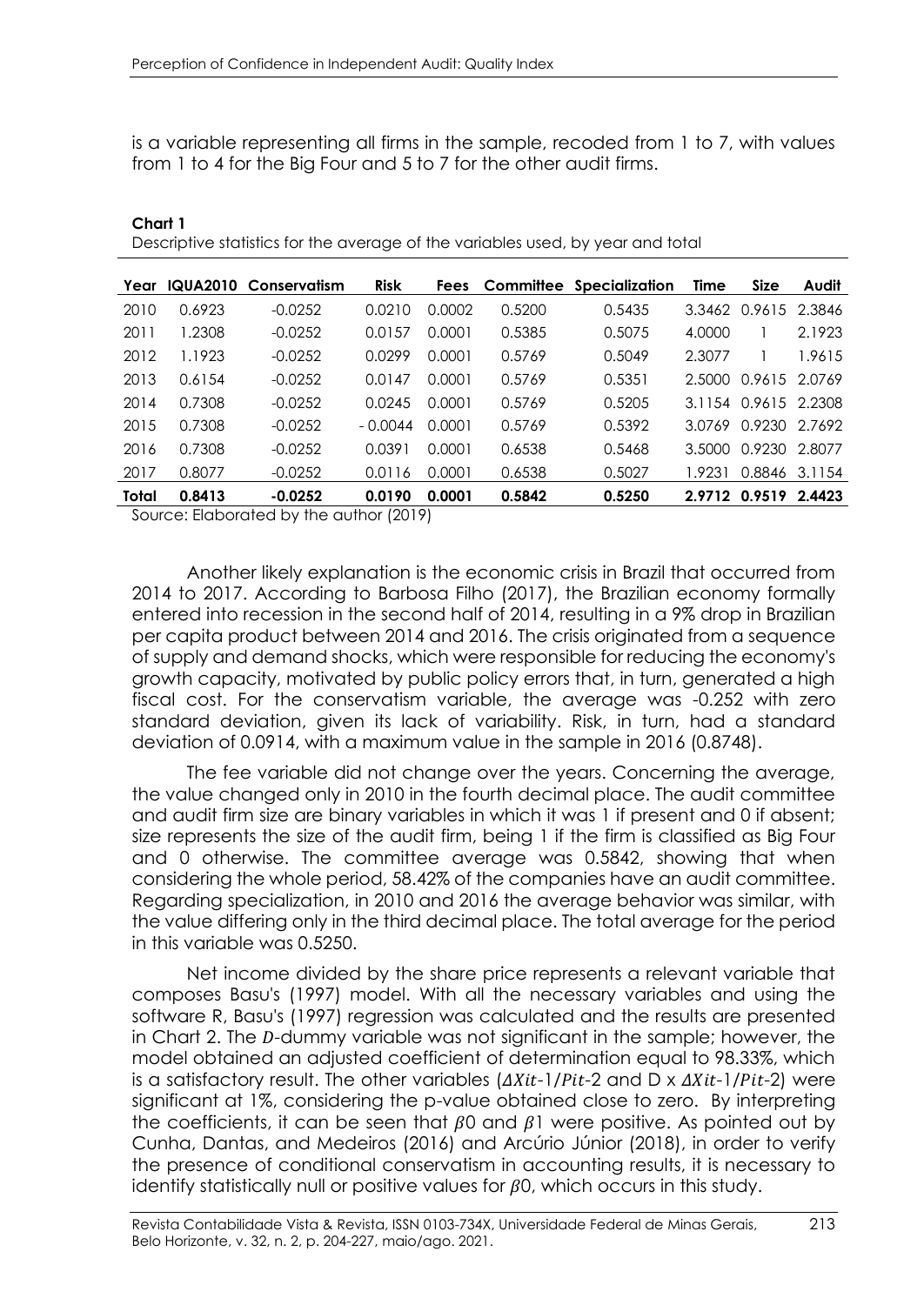| Coeficient | P-value |
|------------|---------|
| $-0.00223$ | 0.9031  |
| 0.80445    | $2e-16$ |
| 0.71929    | $2e-17$ |
| 0.9853     |         |
| 0.9833     |         |
|            |         |

#### **Chart 2**

In addition to negative values for the  $\beta$ 1 coefficient, the sum of the  $\beta$ 0 and  $\beta$ 1 coefficients should result in a value less than zero, a situation not proven in this study. Alternatively, the assumption that economic losses are recognized more quickly than gains was used as a proxy for conservatism, according to Ball and Shivakumar (2005) and Arcúrio Junior (2018), through the values of  $\beta$ 1<0. Using the regression, it is possible to calculate a coefficient of conservatism per company present in the sample, as shown in Chart 3.

#### **Chart 3**

Coeficients per company in Basu's model (1997)

| Company | Coef.<br>Est. | Company           | Coef.<br>Est. | Company | Coef.<br>Est. | Company | Coef.<br>Est. | Company           | Coef.<br>Est. |
|---------|---------------|-------------------|---------------|---------|---------------|---------|---------------|-------------------|---------------|
| ABEV3   | 0.00175       | CMIG4             | 0.01042       | CYRE3   | 0.00526       | JBSS3   | 0.02432       | PETR <sub>3</sub> | 0.02509       |
| BRAP4   | 0.04813       | CPFE3             | 0.00269       | EMBR3   | 0.01137       | LAME4   | 0.00692       | RAIL <sub>3</sub> | 0.16007       |
| BRFS3   | 0.01316       | CPLE6             | $-0.02070$    | FIBR3   | 0.00327       | LREN3   | 0.00264       | SBSP3             | 0.00600       |
| BRKM5   | 0.02687       | CSAN <sub>3</sub> | 0.00952       | GGBR4   | 0.00328       | MRVE3   | 0.00233       | UGPA4             | 0.00718       |
| CCRO3   | $-0.00119$    | CSNA3             | 0.10958       | GOAU4   | 0.01292       | NATU3   | 0.01094       | USIM <sub>5</sub> | 0.03499       |
|         |               |                   |               |         |               |         |               | VALE3             | 0.12893       |

Source: Elaborated by the author (2018).

Even though the GMM does not require the absence of correlation between regressors and unobserved heterogeneity, the method assumes that the form of this correlation does not change over the period (ROODMAN, 2009), as was observed in this work, since the randomness of the data was verified. The normality of the residuals was tested, aiming for the plotted data to approach the normality line. It was concluded that the model met the necessary conditions for its adequacy and estimation. The result of the estimated regression is presented in Chart 4.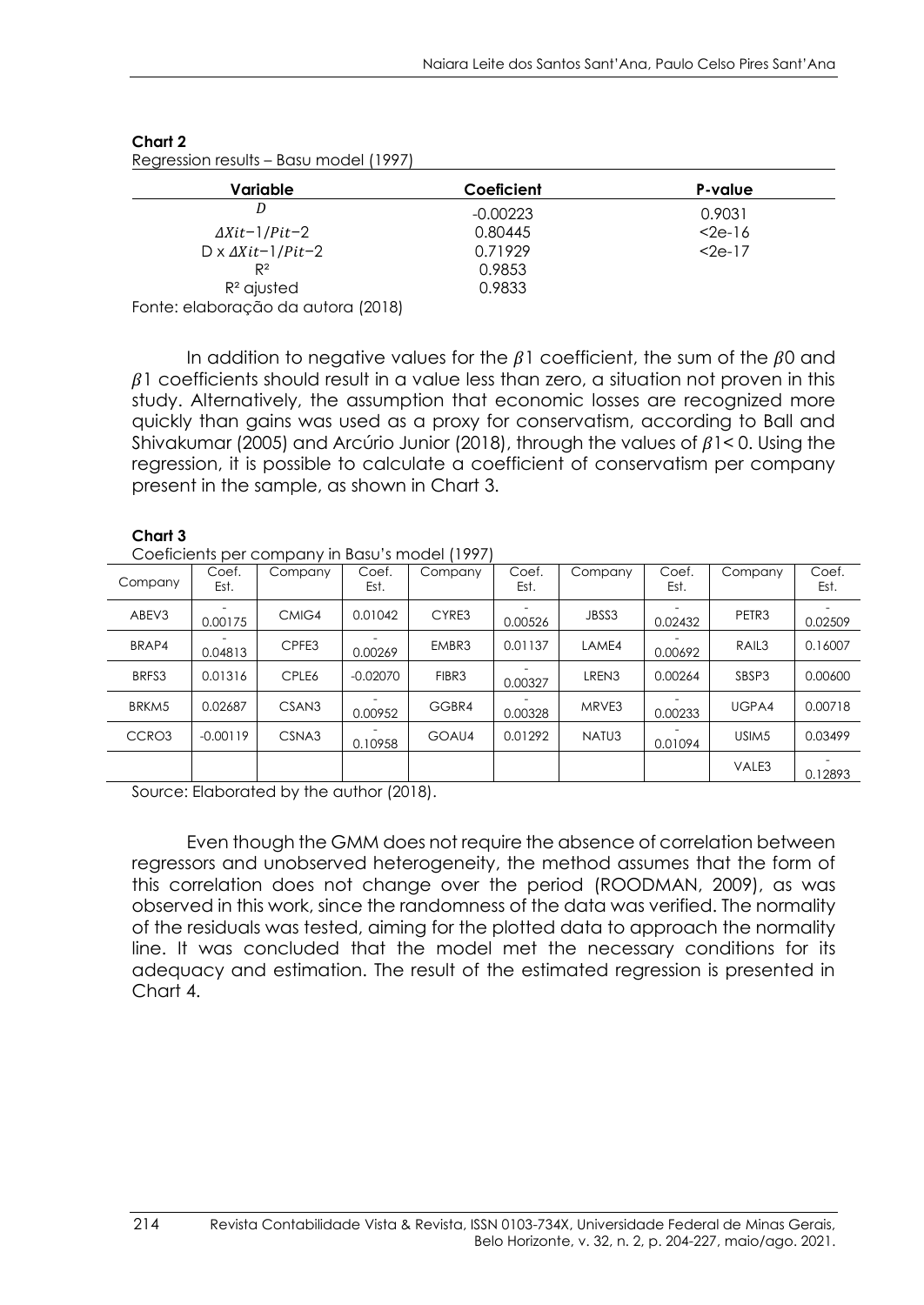| Results Of the regression for iQUA 2017 |             |                  |
|-----------------------------------------|-------------|------------------|
| Variable                                | Coeficient  | P-value          |
| (Intercepto)                            | 1.1525      | $0,0000***$      |
| Size                                    | $-0.1223$   | *<br>0.0742      |
| Audit                                   | 0.1293      | $0.0249$ **      |
| Time                                    | $-0.0189$   | **<br>0.0327     |
| Specialization                          | $-0.4147$   | $\ast$<br>0.0941 |
| Committee                               | $-0.2124$   | $0.0205$ **      |
| <b>Risk</b>                             | - 1.3905    | $0.0040***$      |
| Fees                                    | $-1,591.00$ | $0.0419$ **      |
| Conservatism                            | - 1.1716    | $\ast$<br>0.0709 |

**Chart 4**  $F_{\alpha x}$  $\Omega$ UA 2019

Sig. \*\*\* 1%, \*\* 5%, \* 10%

Source: Elaborated by the author (2018)

All variables were significant, considering the p-value obtained. The negative value of all coefficients, except for the auditing variable, stands out. The size proxy (H\_1 and expected sign confirmed) was significant at 10%. The audit quality is influenced by the size of the audit firm and this relationship can be explained by the evidence: i) a high number of employees and, therefore, auditors are not overloaded with tasks; ii) they have more specialists at their disposal, and can be strategically allocated between projects; iii) they have a reputation to maintain, and iv) they are more independent (DeAngelo, 1981; Ferfergunson, Francis & Donald, 2003; Choi et al. 2007; Francis & Yu, 2009; Adeyemi & Fagbemi, 2010; Choi, Kim, Kim &Zang, 2010; Beisland, Mersland & Strøm, 2013; Reyad, 2013; Martinez, Lessa & Moraes, 2014; Khan, Muttakin, & Siddiqui, 2015; Prazeres & Pais, 2017). In the opposite direction of the results of this research and that of the cited authors, Tendeloo & Vanstraelen (2005); Piot & Janin (2007), and Makni, Kolsi & Affes (2012) observed no relationship between the variables audit firm size and audit quality.

The explanatory variable auditing (H\_1 and expected value confirmed) was significant at 5%. This variable was reclassified, assigning increasing values from 1 to 7 to audit firms, where values from 1 to 4 represent the Big Four and values from 5 to 7 for non-Big Four. Higher values in this variable relate to non-Big Four firms and, by the positive beta in the regression, the fact that the firm receives such a rating represents an increase in the 2019 IQUA and, consequently, a decrease in audit quality. The time estimate (H\_2 and expected value confirmed) showed a significant result at 5%, representing that the longer the audit time (auditor-client relationship), the higher the audit quality. It should be noted that the time considered was from one to five years, since, in Brazil, the rotation of audit firms is currently in effect.

Through specialization (H\_3 and expected value confirmed) of the audit firm, a significant relationship was obtained at 10%. Audit quality is influenced by specialization (Francis, Reichelt & Wang, 2005; Reyad, 2013). Specialization in a particular industry by an audit firm is more relevant to the client company than the size of the firm (Francis, Reichelt & Wang, 2005). It was realized that the presence of the audit committee (H\_4 and expected value confirmed), significant at 5%, increases audit quality. However, Enron was a major scandal related to fraud practiced by top management and not reported by the independent auditors, who were complicit. At the time, there was an audit committee in place, consisting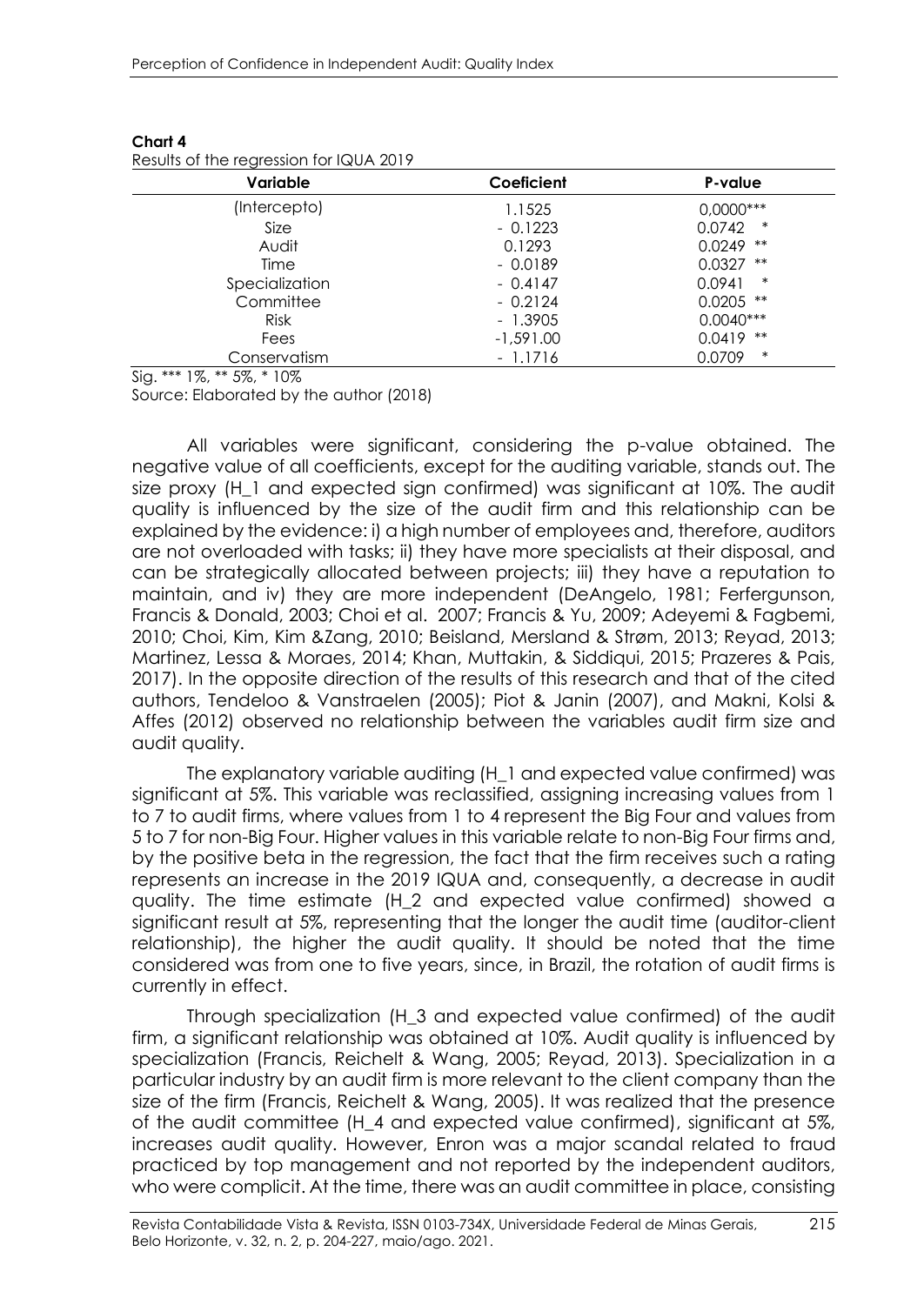of six qualified members and four experts. This committee did not report any irregularities (Felo, Krishnamurthy & Solieri, 2003).

For DeFond (1992); Adeyemi, and Fagbemi (2010), and Reyad (2013), risk influences audit quality and the results of this study corroborate those findings. The variable showed significance at 1%. (H\_5 and expected value confirmed). On the other hand, in the works of Abbott, Parker, and Gary (2006) and Gajevszky (2014), no relationship was perceived between the variables audit quality and risk.

The fee rate is related to the audit quality (Francis & Simon,1987; Chaney, Jeter & Shivakumar, 2004; Lin & Hwang, 2010; Prazeres & Pais, 2017), expressed by a more thorough audit service (Abbott, Parker & Gary, 2006; Bortolon, Neto & Santos, 2013). The largest audit firms operating in the United States of America charge a higher rate in fees, which reflects positively on the quality of the audit provided (Fergunson, Francis & Donald, 2003). The results of this paper corroborate the findings of the previously cited research. The proxy was significant at 5% (H\_6 and expected sign confirmed). However, a high fee amount can reduce auditor independence (Dobre, 2015; Rusmin et al., 2009) through pressure from the client company's management (Simunic, 1980; Basioudis, Papakonstantinou & Geiger, 2008).

It should be noted that the conservatism variable (H\_7,, and expected value confirmed) was significant at 10%. Thus, the higher the quality of accounting information, expressed through the proxies conservatism and financial leverage, the higher the audit quality. According to Paulo, Cavalcante & Paulo (2013), conservatism is the most used construct in research investigating the quality of accounting information. For the authors, an audit service provided with high quality has a direct and positive relationship with the quality of accounting information.

The GMM regression showed a J-statistic of approximately 0 and follows a chi-square distribution, with the null hypothesis that the instruments used are valid. Therefore, at the 1% significance level, the hypothesis that the instruments are valid cannot be rejected. It is also possible to estimate the audit quality coefficients per company, with lower values indicating better audit quality, as shown in Chart 5.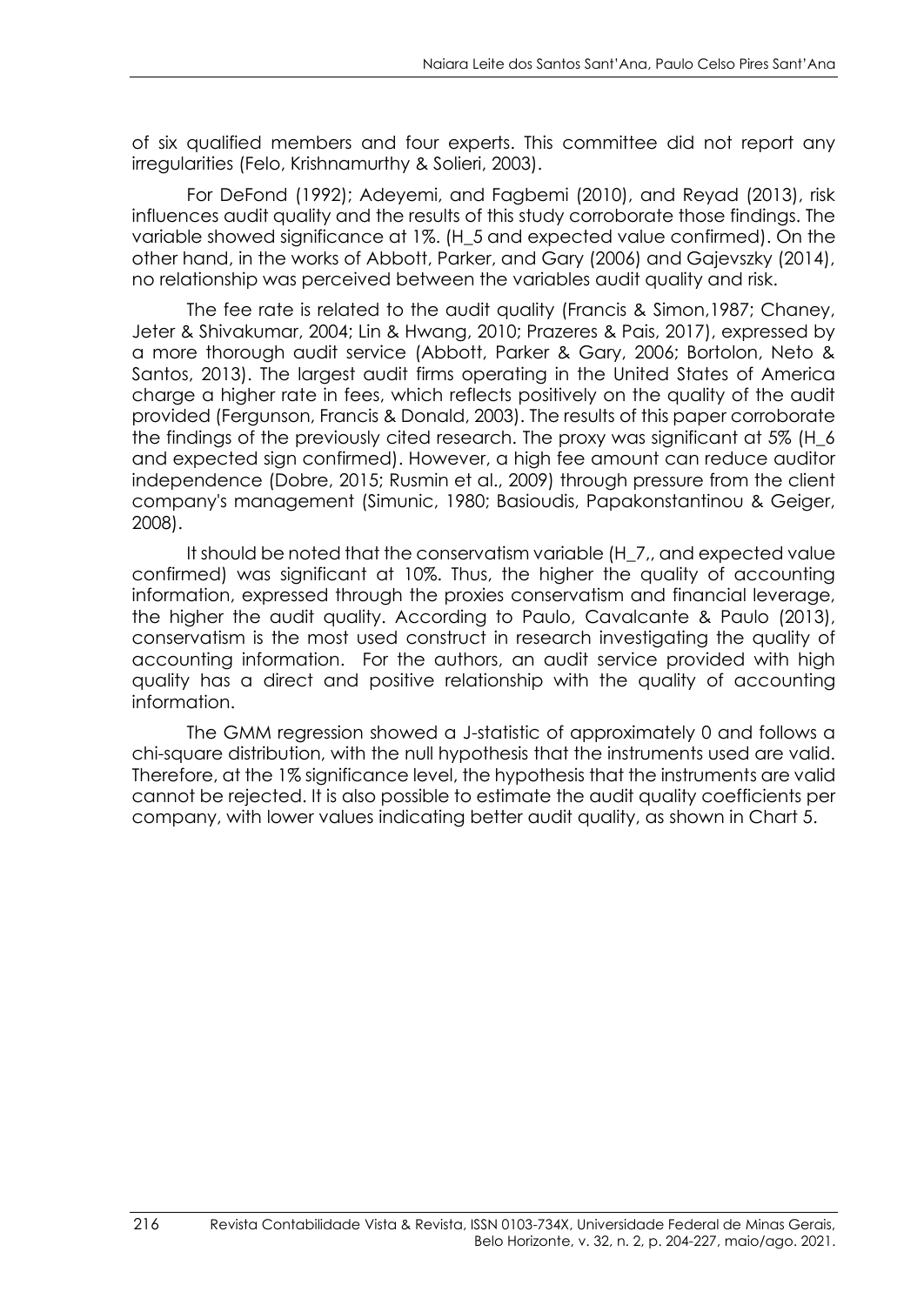| Variable          | Coeficient |
|-------------------|------------|
| ABEV3             | 0.6444     |
| BRAP4             | 1.6187     |
| BRFS3             | 0.9767     |
| BRKM5             | 0.7998     |
| CCRO3             | 0.7488     |
| CMIG4             | 1.6057     |
| CPFE3             | 1.5360     |
| CPLE6             | 1.3380     |
| CSAN3             | 0.7032     |
| CSNA3             | 1.5737     |
| CYRE3             | 1.6177     |
| EMBR3             | 1.3079     |
| FIBR3             | 0.2077     |
| GGBR4             | 0.6341     |
| GOAU4             | 0.6488     |
| JBSS3             | 1.8053     |
| LAME4             | 1.1145     |
| LREN3             | 0.3740     |
| MRVE3             | 1.6678     |
| NATU3             | 0.5121     |
| PETR3             | 1.1675     |
| RAIL3             | 0.6924     |
| SBSP3             | 1.4105     |
| UGPA4             | 0.6736     |
| USIM <sub>5</sub> | 1.1923     |
| VALE3             | 0.6107     |

#### **Chart 5**

Coefficients per company for audit quality IQUA 2019

Source: Elaborated by the author (2018)

When evaluating the coefficients per company, a ranking is established in which the lowest values and, therefore, best audit quality coefficients found are for Fibria (FIBR3), Lojas Renner (LREN3), and Natura (NATU3), at 0.21, 0.37, and 0.51, respectively. The companies with the worst audit quality in the period were Bradespar (BRAP4), MRV (MRVE3), and JBS (JBSS3), with coefficients of 1.62, 1.67, and 1.80, respectively.

### **4 FINAL CONSIDERATIONS**

The objective of this study was to estimate an audit quality index - IQUA 2019 of Ibovespa companies from 2010 to 2017. To this end, proxies were selected from the literature in the area, focusing on the audit firm and the client company since audit quality can be influenced by both the characteristics of the audit firm and the client company.

After estimating the 2019 IQUA, it was found that all of its component variables proved to be significant. Thus, it was empirically observed that the proxies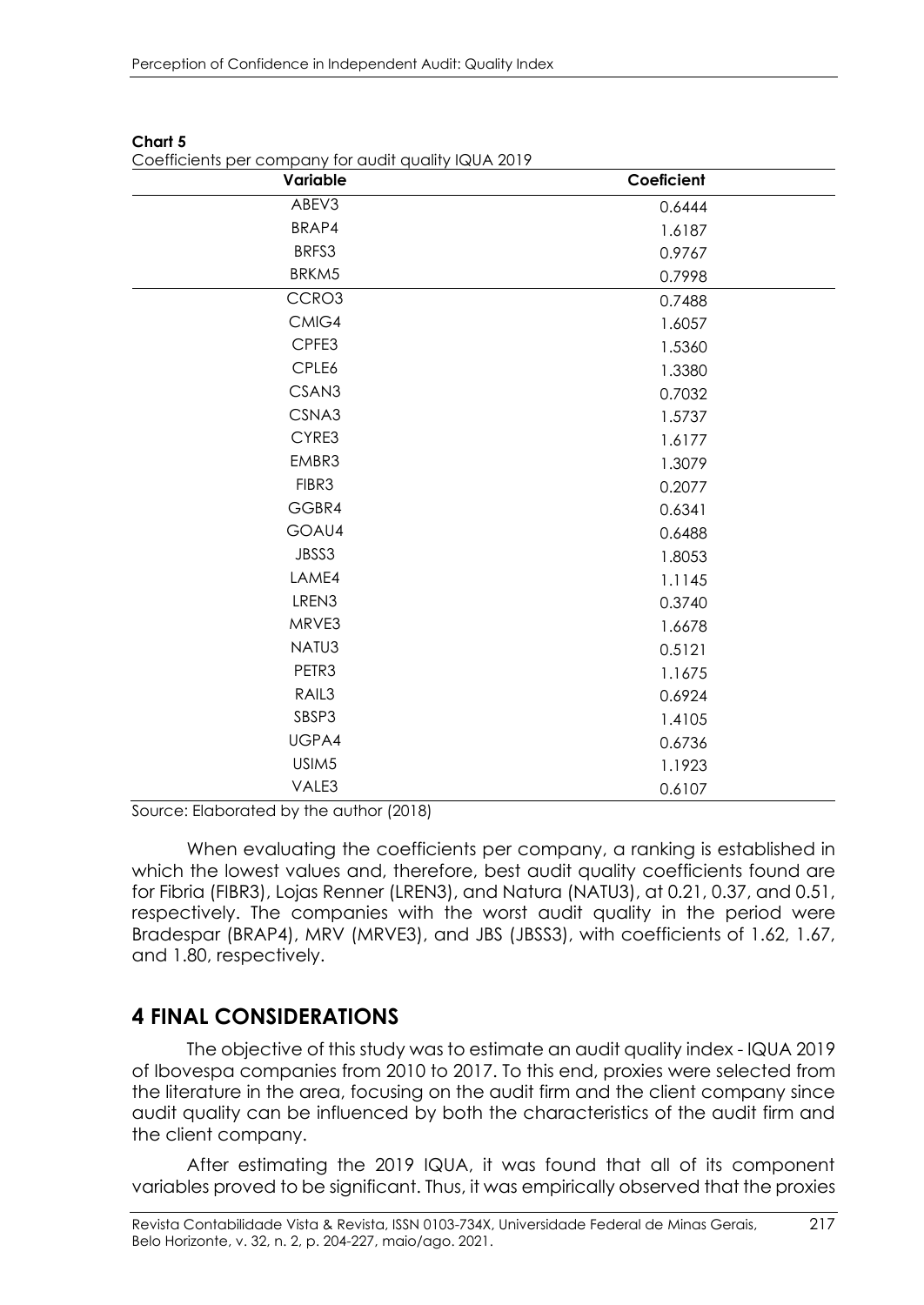size of the audit firm, length of the auditor-client relationship, specialization of the audit firm, financial leverage of the client company, auditor fees, and, the precaution with which positive news is accounted for, to the detriment of bad news by companies, are influencers of audit quality.

The variable conservatism is linked to the quality of accounting information. Thus, it was perceived that accounting information quality influences audit quality. Financial leverage was observed as the most relevant and influential of the variables and the specialization of the audit firm was considered the least important.

Concerning the companies that comprised the sample, Fibria, Lojas Renner, and Natura stand out as being the companies with the highest audit quality. Thus, one can conclude that these companies have the highest quality accounting information and, thus, have less informational asymmetry and fewer conflicts between agents. On the other hand, Bradespar, MRV, and JBS are the worst. It should be added that on 01/14/19 the merger between Fibria Celulose and Suzano Papel e Celulose was concluded.

The accounting profession has undergone several transformations over the years, such as convergence to international accounting standards, the primacy of essence over form in accounting, the increasingly intense use of technology through computerized systems, and the management of large databases, among others. These changes may reflect on the work of the external auditor, the variation in the risk of the work, the reputation and competence of the professional, and the fee rate. This is because of the greater demands and challenges in the routine of the independent auditor.

To better understand this scenario, a more detailed study of the companies is necessary, such as understanding and verifying the adoption of good corporate governance practices, and verifying the transparency of the company through the evaluation, for example, of the code of conduct, sustainability report, compliance report, investor relations, etc. One must emphasize the need to understand the cognitive aspects that influence the quality of the service provided by the independent auditor. It is a classic example of decision-making when a flaw is spotted. The professional has two paths: i) report it, assuming the risk of being replaced and, consequently, having to deal with financial, labor, and social losses or ii) not disclose it and assume the risk of future legal, institutional (CVM), and/or reputational problems. These are, therefore, the limitations of the research.

We suggest studying the relationship between best practices of corporate governance; the influence of the Brazilian economic crisis of 2014-2017; the analysis of the quality of accounting information through other vectors, such as, for example, result management; and its effects on audit quality. Another suggestion would be to observe the treatment given to the subject "corruption" in the new audit report's "key audit matters" section. Finally, it is necessary to understand auditors' behavior in the face of the various conflicts to which they are subjected daily.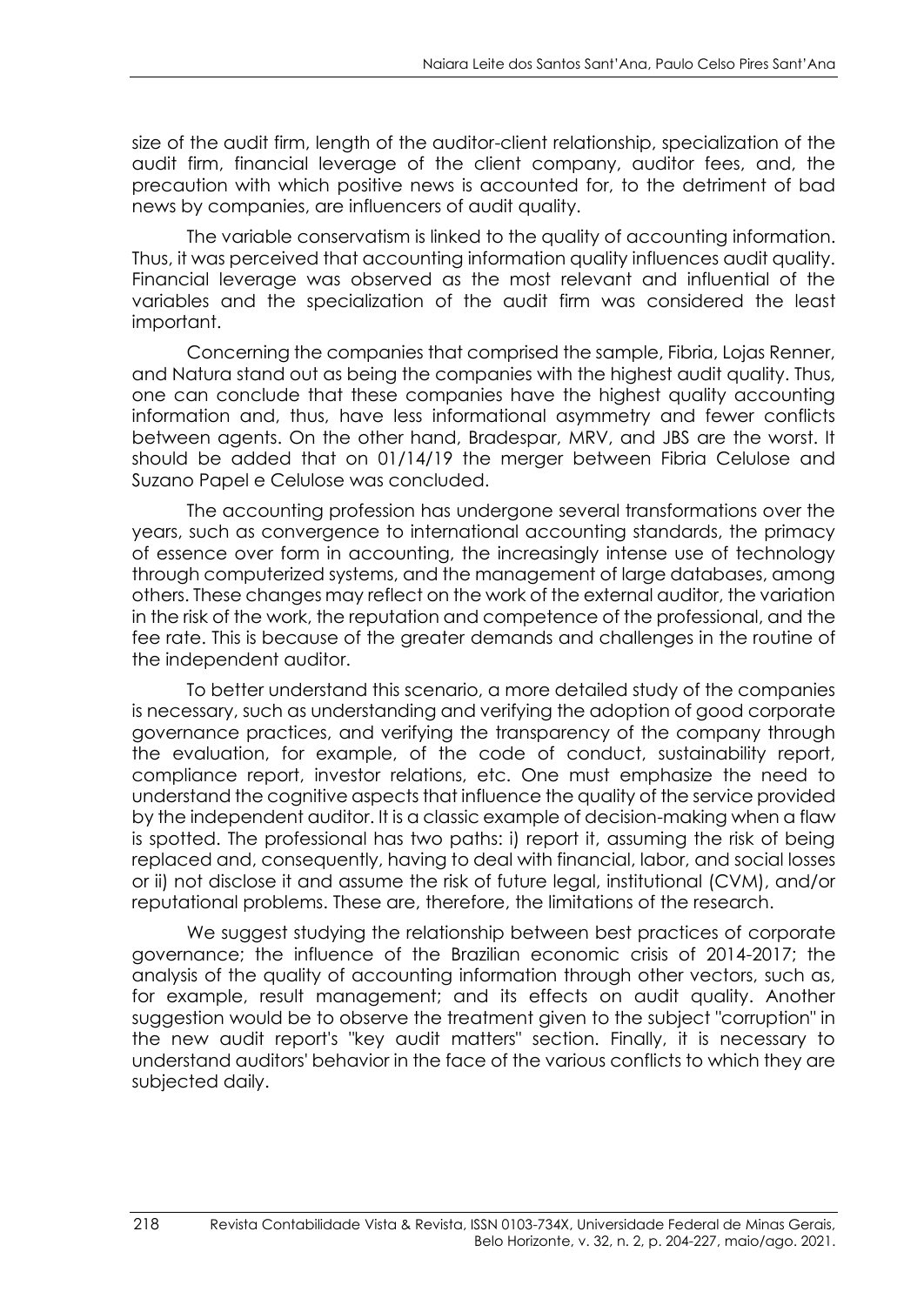# **REFERENCES**

- Abbott, L. J., Parker, S., & Gary, F. P. (2006). Earnings Management, Litigation Risk, and Asymmetric Audit Fee. Auditing: A Journal of Practice & Theory, 25(1), 85– 98.<https://doi.org/10.2308/aud.2006.25.1.85>
- Almeida, J. E. F., & Almeida, J. C. G. (2009). Auditoria e earnings management: estudo empírico nas empresas abertas auditadas pelas big four e demais firmas de auditoria. Revista Contabilidade & Finanças, 20 (50), 62-74. <https://doi.org/10.1590/S1519-70772009000200005>
- Almeida, P. R. D. (2017). Prospecção acerca de um prazo ótimo para rodízio de firmas de auditoria no Brasil. 138 f, Tese (Doutorado). Universidade de São Paulo, São Paulo. https://doi.org/10.11606/T.12.2018.tde-20022018-152730
- Arcúrio Júnior, T. (2018). Assimetria de informação e qualidade da auditoria: análise das empresas listadas na 3, no período pré e pós-convergência às normas internacionais. 128 f, Dissertação (Mestrado) - Universidade de Brasília - Brasília/DF. https://repositorio.unb.br/handle/10482/32211
- Arcúrio Júnior, T.; Gonçalves, R. S. (2018). CUE101-AssimetriadeInformaçãoe Qualidade da Auditoria: análise das empresas listadas na b3, no período pré e pós-convergência às normas internacionais. Anais da XII edição do congresso da Associação Nacional de Pós-graduação em Ciências Contábeis - Anpcont. https://repositorio.unb.br/handle/10482/32211
- Arruñada, B. (1997). La calidad de La auditoría**:** incentivos privados y regulación. Madrid: Marcial Pons. http://www.jstor.org/stable/42781306
- Azevedo, F. B., & Costa, F. M. (2012). Efeito da troca da firma de auditoria no gerenciamento de resultados das companhias abertas brasileiras. RAM Revista de Administração do Mackenzie, 13(5), 65-100. <https://doi.org/10.1590/S1678-69712012000500004>
- Ball, R., Shivakumar, L. (2005). Earnings quality UK private firms: comparative loss recognition timeliness. Journal of Accounting and Economics, 39 (1), 83-128. <https://doi.org/10.1016/j.jacceco.2004.04.001>
- Balsam, S., Krishnan, J., &Yang, J.S. (2003) Auditor Industry Specialization and Earnings Quality. Auditing: A Journal of Practice & Theory, 22 (2), 71-97. https://doi.org/10.2308/aud.2003.22.2.71
- Barros, L. A., Bergmann, D. R., Castro, F. H., & Silveira, A. D. M. D. (2020). Endogeneidade em regressões com dados em painel: Um guia metodológico para pesquisa em finanças corporativas. Revista Brasileira de Gestão de Negócios, 22(SPE), 437-461. https://doi.org/10.7819/rbgn.v22i0.4059
- Basioudis, I. G., Papakonstantinou, E., & Geiger, M. A. (2008). Audit fees, Non-audit Fees and Auditor Going-Concern Reporting Decisions in the United Kingdom.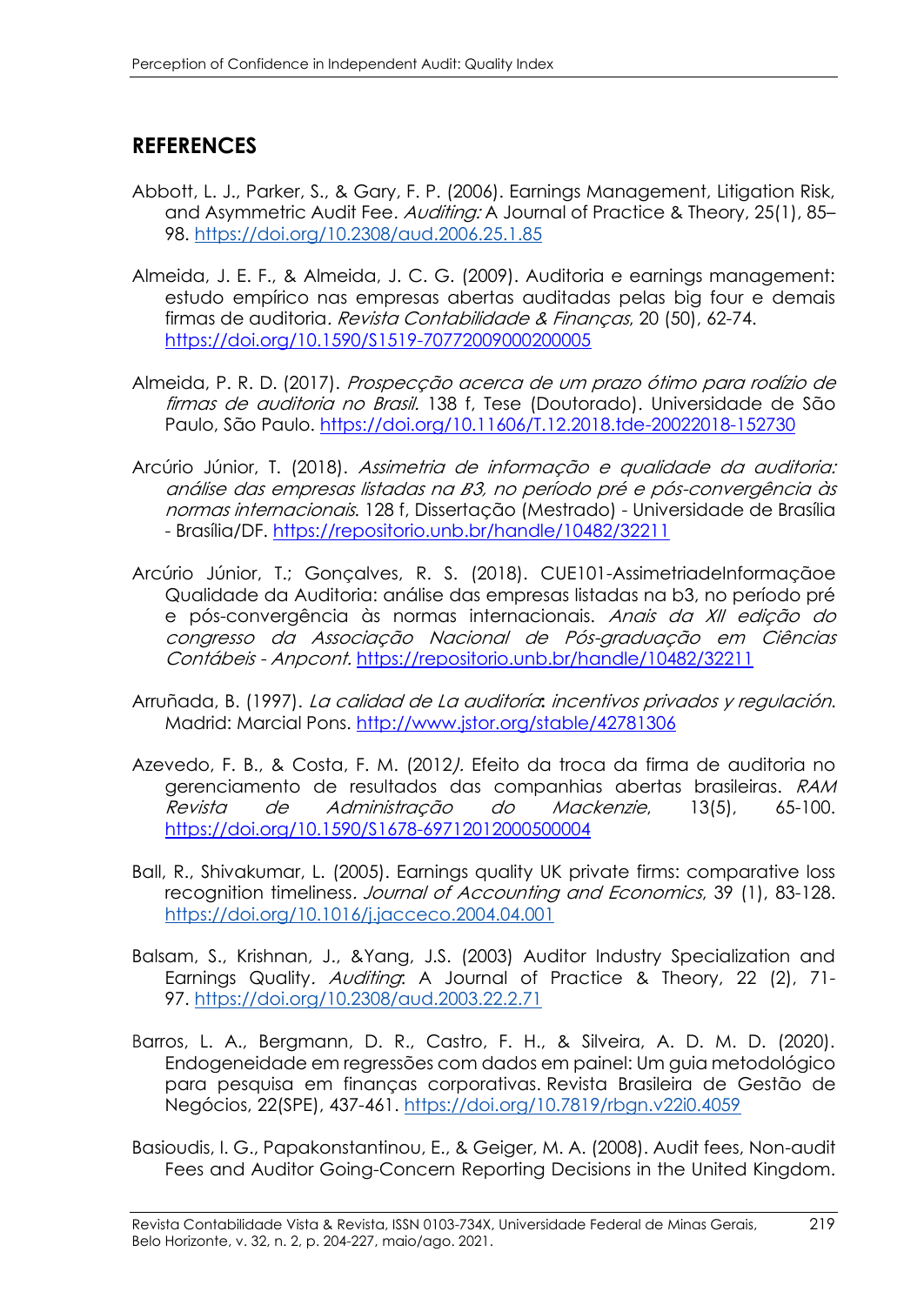Abacus: A Journal of Accounting, Finance and Business Studies, 44(3), 284– 309.

<https://doi.org/10.1111/j.1467-6281.2008.00263.x>

- Basu, S. (1997) The Conservatism Principle and the Asymmetric Timeliness of Earnings. Journal of Accounting and Economics, 24 (1), 3-37. https://doi.org/10.1016/S0165-4101(97)00014-1
- Behn, B. K., Choi, J., & Kang, T. (2008) Audit Quality and Properties of Analyst Earnings Forecasts. The Accounting Review, 83 (2), 327-349. <https://doi.org/10.2308/accr.2008.83.2.327>
- Beisland, L. A., Mersland, R., & Strøm, R. Ø. (2013). Audit Quality and Corporate Governance: Evidence from the Microfinance Industry. Working paper no. 13/035, Solvay Brussels School Economics & Management, Belgium. https://doi.org/10.1111/ijau.12041
- Bortolon, P. M., Neto, A. S., & Santos, T. B. (2013). Audit Costs and Corporate Governance. Revista Contabilidade & Finanças - USP, 24(61), 27–36. <https://doi.org/10.1590/S1519-70772013000100004>
- BRASIL. Lei 11.638, de 28 de dezembro de 2007. Altera e revoga dispositivos da Lei 6404/76, e da Lei 6.385 de 7 de dezembro de 1976, e estabelece às sociedades de grande porte disposições relativas à elaboração e divulgação de Demonstrações Financeiras.
- Braunbeck, G. O. (2010). Determinantes da qualidade das auditorias independentes no Brasil.133 f, Tese (Doutorado). Universidade de São Paulo, São Paulo. https://doi.org/10.11606/T.12.2010.tde-04112010-161444
- Brooks, L. L. Z., Cheng, C. S. A., Johnston, J. A., & Reichelt, K. J. (2017). Estimates of optimal audit firm tenure across different legal regimes. Journal of Accounting, Auditing and Finance, 32(1), 3-39. [https://doi.org/10.1177/0148558X16641864](https://doi.org/10.1177%2F0148558X16641864)
- Camargo, R. V. W. (2012). Determinantes dos pareceres dos auditores independentes emitidos às companhias negociadas na BM&FBOVESPA. 206 f. Dissertação (Mestrado) –Universidade Federal de Santa Catarina, Florianópolis.<http://repositorio.ufsc.br/xmlui/handle/123456789/96409>
- Camargo, R. V. W., Pepinelli, R. C. C., Dutra, M. H., & Alberton, L. (2012). Determinantes dos pareceres dos auditores independentes emitidos às companhias negociadas na BMF & Bovespa. In: Congresso USP de Controladoria e Contabilidade, 12., 2012, São Paulo. Anais... São Paulo: FEA-USP. http://repositorio.ufsc.br/xmlui/handle/123456789/96409
- Carlin TM, Finch N, & Laili NH (2009). Questioning the Big 4 Audit Quality Assumption: New Evidence From Malaysia. ICFAI University. Journal of Audit Practice 6(2), 35–56. [http://dx.doi.org/10.2139/ssrn.1280790](https://dx.doi.org/10.2139/ssrn.1280790)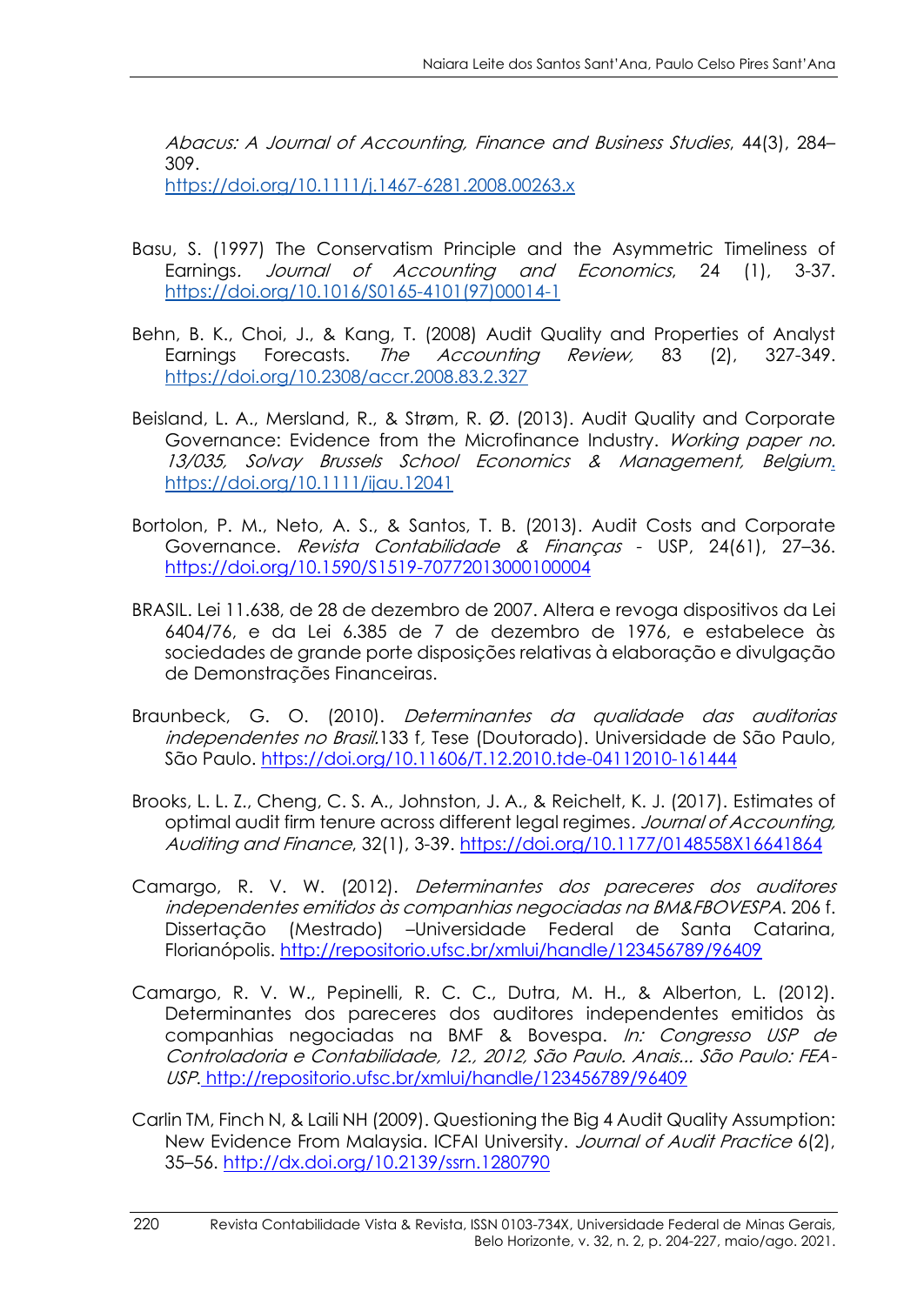- Chaney, P. K., Jeter, D. C., & Shivakumar, L. (2004). Self-Selection of Auditors and Audit Pricing in Private Firms. The Accounting Review, 79(1), 51-72. <https://doi.org/10.2308/accr.2004.79.1.51>
- Chi, W., Douthett, E. B., Jr., & Lisic, L. L. (2012). Client importance and audit partner independence. Journal of Accounting and Public Policy, 31(3), p.320-336. https://doi.org[/10.18374/JIBE-14-4.6](http://dx.doi.org/10.18374/JIBE-14-4.6)
- Choi, J.H., Kim, J. B., Qiu, A., & Zang, Y. (2007). Auditor Locality, Audit Quality and Audit Pricing. Auditing: A Journal of Practise & Theory, 29(1), 73–97 https://ink.library.smu.edu.sg/soa\_research
- Choi, J. H., Kim, J. B., Kim, & Zang, Y. (2010). Audit office size, audit quality and audit pricing. Auditing: A Journal of Practice and Theory 29 (1), 73-97. <https://doi.org/10.2308/aud.2010.29.1.73>
- Cunha, E. S., Dantas, J. A., & Medeiros, O. R. (2016). Dois Modelos Contemporâneos de Divulgação Financeira na Indústria Bancária Brasileira: qual é mais conservador? Advances in Scientific and Applied Accounting, 9 (3), 301-317. http://dx.doi.org/10.14392/asaa.2016090304
- Cunha, P. R., Lunelli, L. O.; Santos, V. Faveri, D. B.; & Júnior, M. M. R. (2015). Relação entre as características do Comitê de Auditoria e o atraso da emissão do relatório da auditoria independente (audit delay). Contabilidade Gestão e Governança, 18 (3). https://dx.doi.org/10.16930/2237-7662/rccc.v15n44p60-74
- Dantas, J. A., & Medeiros, O. R. (2015). Determinantes de Qualidade da Auditoria Independente em Bancos. Revista Contabilidade & Finanças, USP, São Paulo, 26 (67), 43-56.<https://doi.org/10.1590/rcf.v26i67.98097>
- DeAngelo, L. E. (1981). Auditor size and audit quality. Journal of Accounting and Economics, 3(3), 183–199. https://doi.org/10.1016/0165-4101(81)90002-1
- DeFond, M. L. (1992). The Association Between Changes in Client Firm Agency Costs and Auditor Switching. Auditing: A Journal of Practice & Theory, 11(1), 16–31. http://www.jstor.org/stable/248267
- Defond, M. L., & Subramanyam, K. R. (1998) Auditor changes and discretionary accruals. Journal of accounting and Economics, 25(1), p. 35-67. [http://www.sciencedirect.com/science/article/pii/S0165-4101\(98\)00018-4](https://econpapers.repec.org/scripts/redir.pf?u=http%3A%2F%2Fwww.sciencedirect.com%2Fscience%2Farticle%2Fpii%2FS0165-4101%2898%2900018-4;h=repec:eee:jaecon:v:25:y:1998:i:1:p:35-67)
- DeFond, M., & Zhang, J. (2014). A Review of Archival Auditing Research. Journal of Accounting and Economics, 58 (2-3), 275–326. <https://doi.org/10.1016/j.jacceco.2014.09.002>
- DeFond, M. L.; Lim, C. Y., & Zang, Y. (2015) Client Conservatism and Auditor-Client Contracting. Marshall Research Paper Series. Working Paper ACC 01.16. USC Marshall School of Business. Forthcoming in The Accounting Review. [https://ssrn.com/abstract=2601343.](https://ssrn.com/abstract=2601343)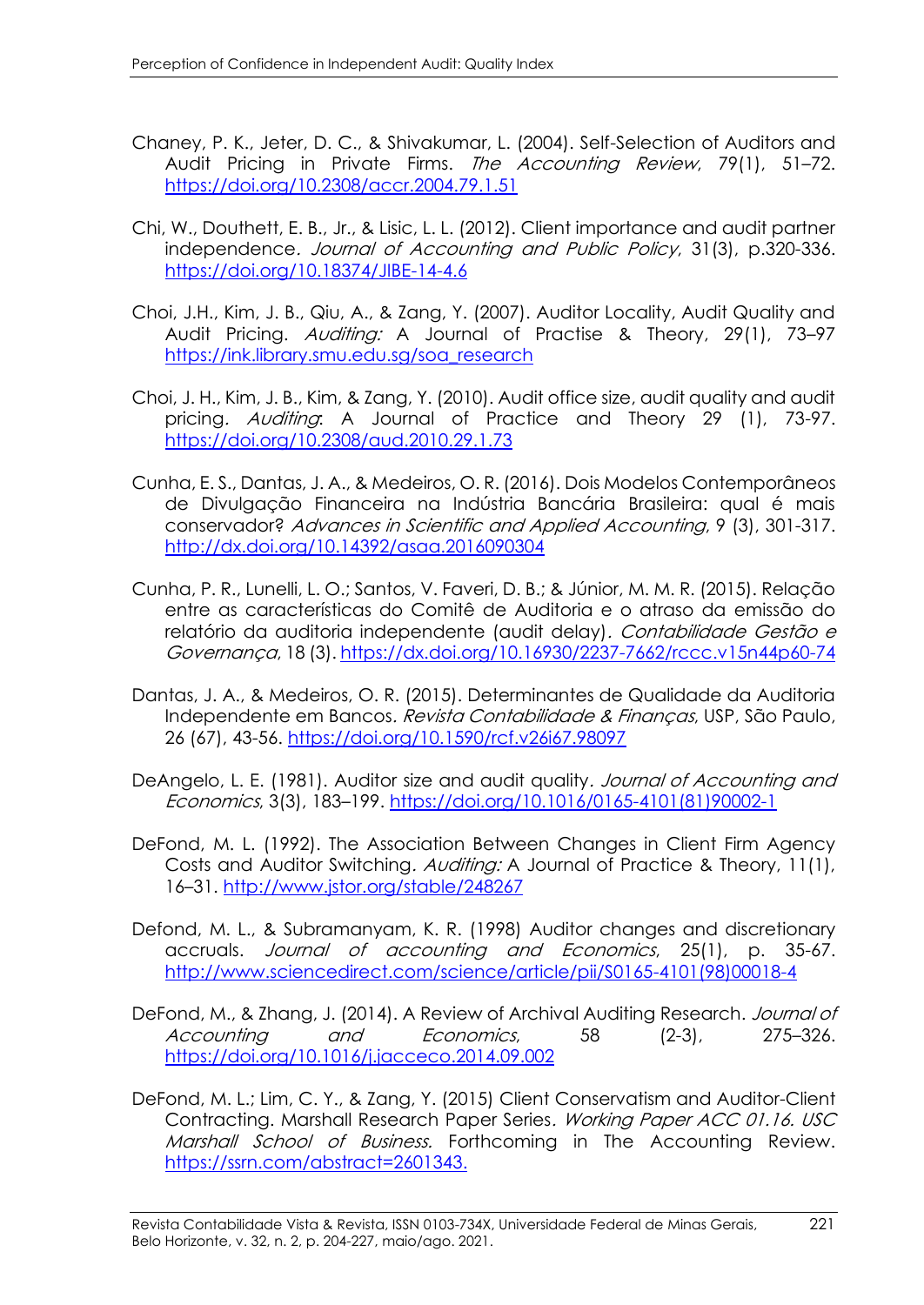- Dobre, F. (2015). Are Financial Audit Elements and Corporate Governance Policies Solutions for the Economic Crisis? Theoretical and Applied Economics, 22 (2), 275–284.
- Dye, R. A. (1993). Auditing standards, legal liability, and auditor wealth. *Journal of* Political Economy, 101 (5), 887-914. [http://dx.doi.org/10.1086/261908](https://econpapers.repec.org/scripts/redir.pf?u=http%3A%2F%2Fdx.doi.org%2F10.1086%2F261908;h=repec:ucp:jpolec:v:101:y:1993:i:5:p:887-914)
- Fargher, N., Taylor, M. H., & Simon, D. T. (2001). The demand for auditor reputation across international markets for audit services. The International Journal of Accounting, 36 (4), 407-421. https://doi.org[/10.1016/S0020-7063\(01\)00116-9](http://dx.doi.org/10.1016/S0020-7063(01)00116-9)
- Felo, A. J., S. Krishnamurthy, & S., Solieri, S. A. (2003). Audit Committee Characteristics and the Perceived Quality of Financial Reporting: An Empirical Analysis. Working paper, Penn State Great Valley. [http://dx.doi.org/10.2139/ssrn.401240](https://dx.doi.org/10.2139/ssrn.401240)
- Fergunson, A., Francis, J. R., & Donald, J. S. (2003). The Effects of Firm-Wide and Office Level Industry Expertise on Auditing Pricing. The Accounting Review, 78(2), 429–448.<https://doi.org/10.2308/accr.2003.78.2.429>
- Francis, J. R., & Simon, D. T. (1987). A Test of Audit Pricing in the Small-Client Segment of the U.S. Audit Market. The Accounting Review, 62 (1), 145–157. from http://www.jstor.org/stable/248051
- Francis, J. R. (2004). What Do We Know About Audit Quality? British Accounting Review, 36(4), 345–368.<https://doi.org/10.1016/j.bar.2004.09.003>
- Francis, J. R., Reichelt, K., & Wang, D. (2005). The Pricing of National and City-Specific Reputations for Industry Expertise in the U.S. Audit Market. The Accounting Review, 80(1), 113–136.<https://doi.org/10.2308/accr.2005.80.1.113>
- Francis, J. R. & D. Yu. (2009). The effect of big four office size on audit quality. The Accounting Review, 84 (5).<https://doi.org/10.2308/accr.2009.84.5.1521>
- Francis, J. R. (2011). A framework for understanding and researching audit quality. Auditing: A journal of Practice & Theory, 30 (2), 125-152. <https://doi.org/10.2308/ajpt-50006>
- Gajevszky, A. (2014). Audit Quality and Corporate Governance: Evidence From the Bucharest Stock Exchange. In 6th International Scientific Conference on Economic and Social Development and 3rd Eastern European ESD Conference: Business Continuity, 393– 403.
- Greene, W. H. (2003). *Econometric analysis*, 5th. Ed.. Upper Saddle River, NJ, 89-140.
- Ghosh, A., & Moon, D. (2005). Auditor tenure and perceptions of audit quality. The accounting review, 80 (2), p. 585-612. http://www.jstor.org/stable/4093070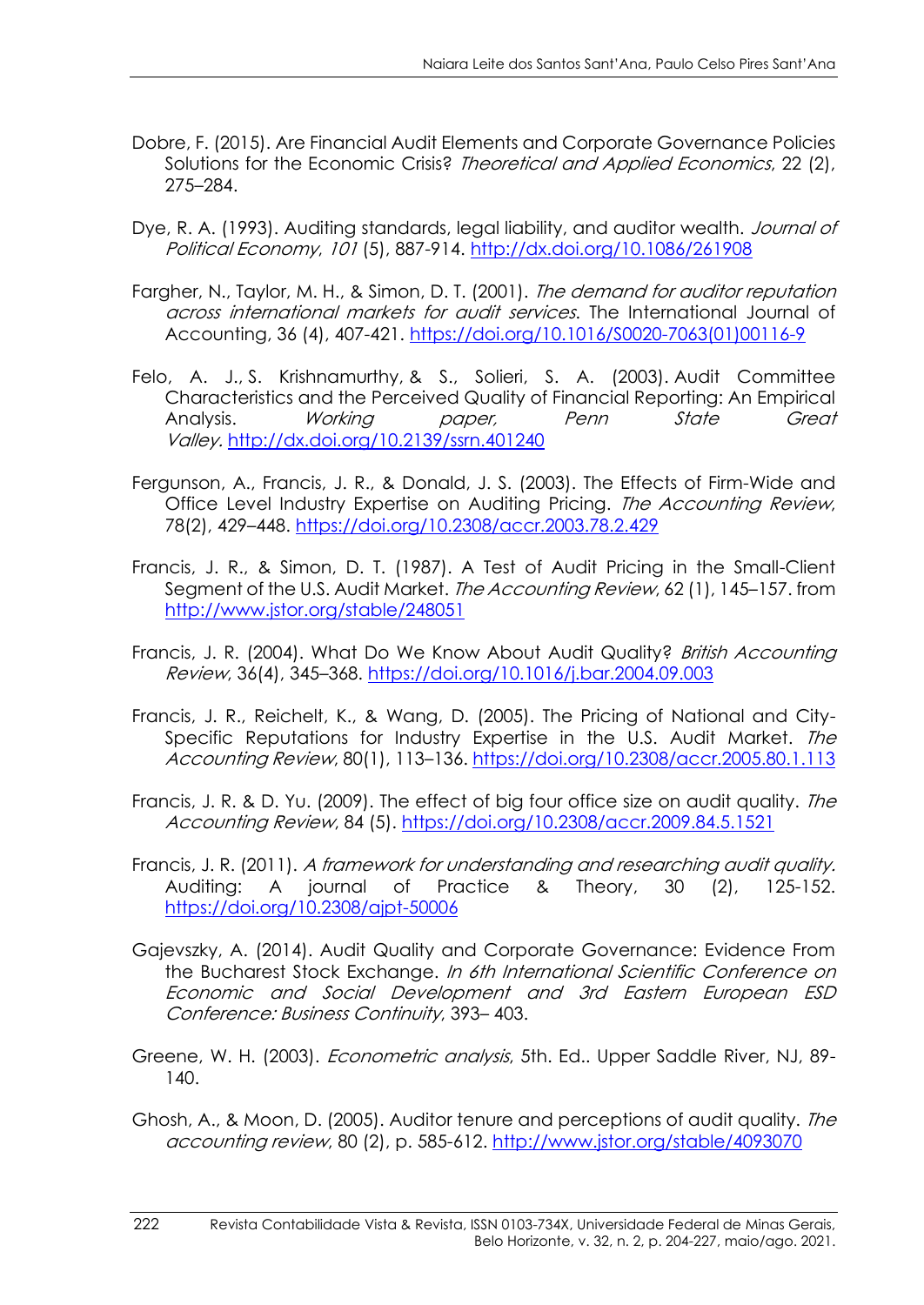- Gul, F. A., Fung, S. Y., & Jaggi, B. (2009). Earnings quality: some evidence of the role of auditor tenure and auditors' industry expertise. Journal of Accounting and Economics, 47, 265-287.<https://doi.org/10.1016/j.jacceco.2009.03.001>
- Harris, K. (2012). Mandatory audit rotation: an international investigation. 87 f, Tese (Doutorado). Academic Faculty of the C. T. Bauer College of Business University of Huston, Huston.
- Healy, P., & Palepu, K. (2001). Information asymmetry, corporate disclosure, and the capital markets: a review of the empirical disclosure literature. Journal of Accounting and Economics. 31(1-3), 405-440. [https://doi.org/10.1016/S0165-](https://doi.org/10.1016/S0165-4101(01)00018-0) [4101\(01\)00018-0](https://doi.org/10.1016/S0165-4101(01)00018-0)
- Heij, C., Boer, P., Franses, P. H., Kloek, T., & Dijk, H. K. V. (2004). *Econometric methods* with applications in business and economics. Oxford University Press.
- Hendriksen, E. S., & Van Breda, M. F. (1999). Teoria da Contabilidade. São Paulo: Atlas.
- Hope, O., & Langli, J. C. (2010). Auditor Independence in a Private Firm and Low Litigation Risk Setting. The Accounting Review, 85(2), 573-605. https://www.jstor.org/stable/20744142
- Hopwood, W., McKeown, J., & Mutchler, J. (1989). A Test of the Incremental Explanatory Power of Opinions Qualified for Consistency and Uncertainty. The Accounting Review, 64(1), 28–48. https://www.jstor.org/stable/248127
- Hu, D. (2015). Audit Quality and measurement: Towards a comprehensive understanding. Academy of Accounting and Financial Studies Journal, 19 (1).
- Ireland, J. C. (2003) An empirical investigation of determinants of audit reports in the UK. Journal of Business Finance and Accounting, 30 (708), 975-1015. https://doi.org/10.1111/1468-5957.05417
- Ito, E. Y. H., Mendes, P. C.M., & Niyama, J. K. (2008). Controle de qualidade dos serviços de auditoria independente: um estudo de comparativo entre as normas brasileiras e as normas internacionais. Revista UnB Contábil. Brasília, editor, 11(1-2), 312-328. https://repositorio.unb.br/handle/10482/610
- Jenkins, D. S., & Velury, U. (2008). Does auditor tenure influence the reporting of conservative earnings? Journal of Accounting and Public Policy, 27 (2), 115- 132.<https://doi.org/10.1016/j.jaccpubpol.2008.01.005>
- Jensen, M. & Meckling, W. (1976). Theory of the firm: Managerial behavior, agency cost, and ownership structure. Journal of Financial Economics, 3 (4), 305-360. [https://doi.org/10.1016/0304-405X\(76\)90026-X](https://doi.org/10.1016/0304-405X(76)90026-X)
- Khan, A., Muttakin, M. B., & Siddiqui, J. (2015). Audit fees, auditor choice and stakeholder influence: Evidence from a family-firm dominated economy. The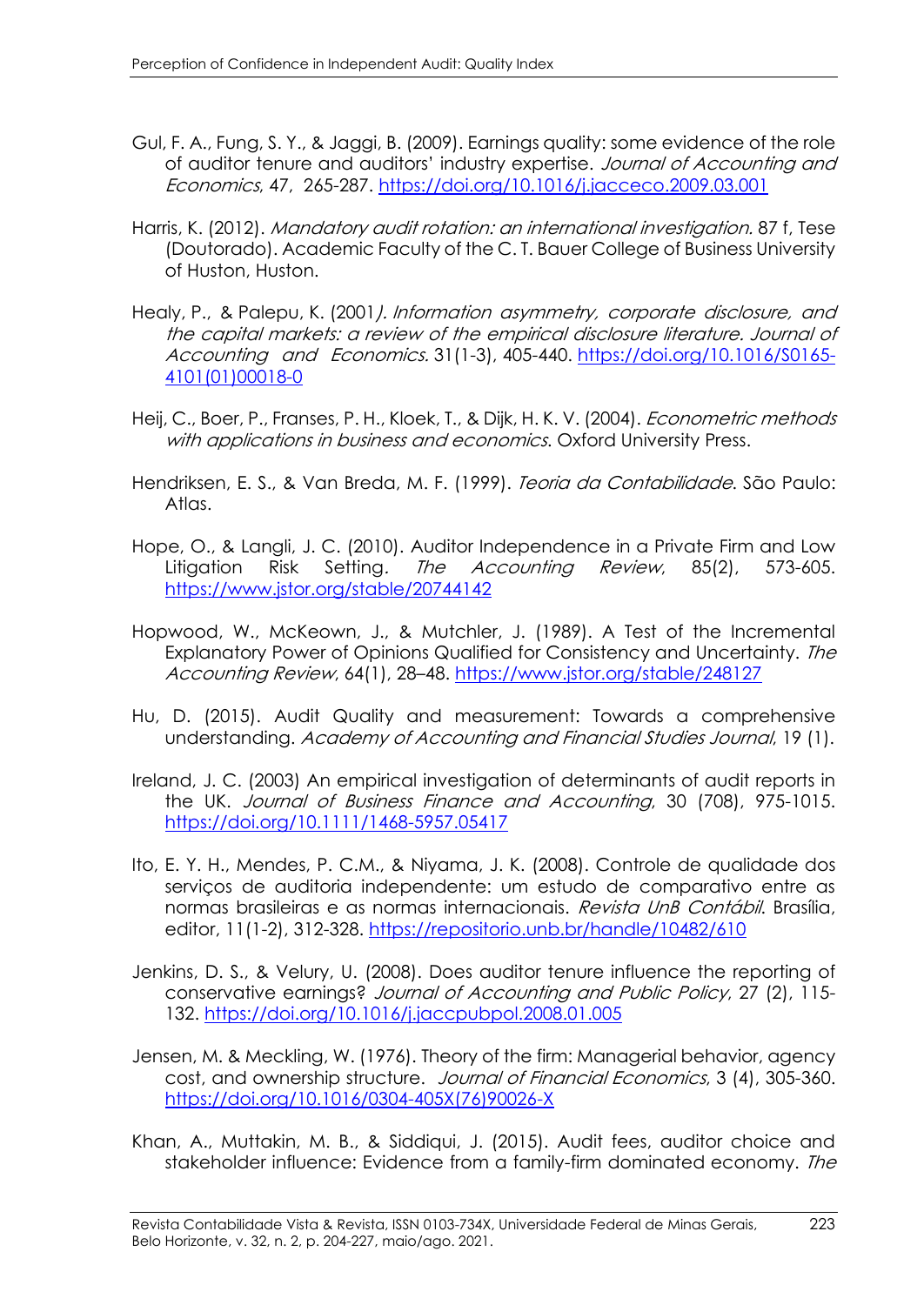British Accounting Review, 47(3), 304-320. <https://doi.org/10.1016/j.bar.2015.03.002>

- Knechel, W. R., & Vanstraelen, A. (2007), The relationship between auditor tenure and audit quality implied by going concern opinions. Auditing: A Journal of Practice and Theory, 26 (1), 113–31.<https://doi.org/10.2308/aud.2007.26.1.113>
- Knechel, W. R., Krishnan, G. V., Pevzner, M., Shefchik, L., & Velury, U. (2013). Audit Quality: Insights from the Academic Literature. Auditing: A Journal of Practice & Theory, 32 (sp1) 385-421.<https://doi.org/10.2308/ajpt-50350>
- Koch, C., Weber, M., & Wustemann, J. (2012). Can Auditors be Independent? Experimental Evidence on the Effects of Client Type. European Accounting Review, 21 (4), 797–823. https://doi.org/10.1080/09638180.2011.629416
- Lennox, C., Francis, J.R., & Wang, Z. (2012). Selection models in accounting research. The Accounting Review 87(2), 589-616. http://dx.doi.org/10.2308/accr-10195
- Leftwich, Rw., Watts, Rl., & Zimmerman, Jl. (1981). Voluntary corporate disclosure The case of interim reporting, *Journal of Accounting Research*, 19, 50-77. <https://doi.org/10.2307/2490984>
- Levinthal, D.A. & Fichman, M. (1988). Dynamics of Interorganizational Attachments: Auditor – Client Relationships. Administrative Science Quarterly 33(3), 345 – 369. <https://doi.org/10.2307/2392713>
- Li, D. (2010). Does auditor tenure affect accounting conservatism? Further evidence. Journal of Accounting and Public Policy, 29 (3), 226-241. <https://doi.org/10.1016/j.jaccpubpol.2010.03.004>
- Lin, J. W., & Hwang, M. I. (2010). Audit Quality, Corporate Governance, and Earnings Management: A Meta-Analysis. International Journal of Auditing, 14(1), 57–77. https://doi.org/10.1111/j.1099-1123.2009.00403.x
- Lu, T., & Sapra, H. (2009). Auditor conservatism and investment efficiecy. The Accounting Review, 84 (6), 1933-1958. https://www.jstor.org/stable/27784249
- Luccas, R. G. (2015). Desvendando a opinião da auditoria independente: o resultado da auditoria. 75 f, Dissertação (Mestrado). Universidade de São Paulo, São Paulo. https://doi.org/10.11606/D.12.2015.tde-08092015-153116
- Macedo, M. A. S., Machado, M. A. V., & Machado, M. R. (2013). Análise da relevância da informação contábil no Brasil num contexto de convergência às normas internacionais de contabilidade. Revista Universo Contábil, 9 (1), 65- 85. https://doi.org/10.4270/RUC.2014318
- Makni, I., Kolsi, M. C., & Affes, H. (2012). The Impact of Corporate Governance Mechanisms On Earnings Management: Evidence From Banks In Ethiopia. The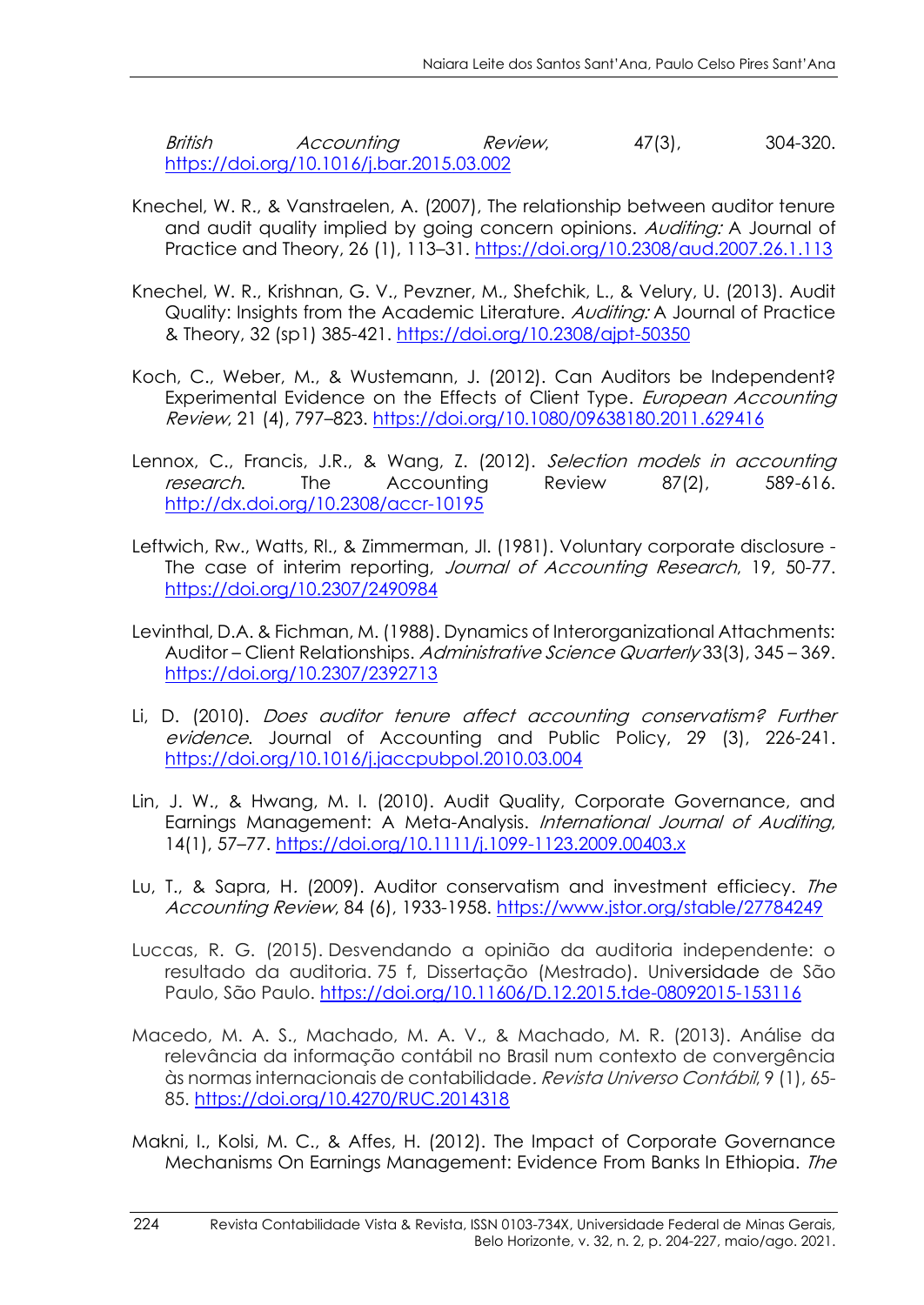IUP Journal of Corporate Governance, 11 (3), 48– 70. https://doi.org/10.5897/AJBM10.471

- Martinez, A. L., Lassa, R. C., & Moraes, A. J. (2014). Remuneração dos auditores perante a agressividade tributária e governança corporativa no Brasil. Revista de Contabilidade e Controladoria, 6 (3), 8- 18. <http://dx.doi.org/10.5380/rcc.v6i3.34593>
- Mazzioni, S., & Klann, R. C. (2016). Determinantes da qualidade da informação contábil sob a perspectiva das características empresariais. Enfoque: Reflexão Contábil, 35 (1).<https://doi.org/10.4025/enfoque.v35i1.30510>
- Moreira, F. S., Firmino, J. E., Santos, A. R., Silva, J. D. G., Silva, M. C. (2015). Qualidade da Auditoria no Brasil: Um Estudo do Julgamento dos Auditores Independentes na Aderência do Ajuste a Valor Presente nas Companhias de Construção e Engenharia Listadas na BM & F-Bovespa. Sociedade, Contabilidade e Gestão, 10 (1). [https://doi.org/10.21446/scg\\_ufrj.v10i1.13344](https://doi.org/10.21446/scg_ufrj.v10i1.13344)
- Myers, J. N., Myers, L. A., & Omer, T. C. (2003). Exploring the term of the auditorclient relationship and the quality of earnings: A case for mandatory auditor rotation? The accounting review, 78 (3), 779-799. https://doi.org/10.16930/2237-7662/rccc.v17n52.2694
- O'Keefe, T. B., Simunic, Dan A., & Stein, M. T. (1994). The production of audit services: Evidence from a major public accounting firm. Journal of Accounting Research, 32 (2), 241-261.<https://doi.org/10.2307/2491284>
- Paulo, I. I. S. L de M., Cavalcante, P. R. N., & Paulo, E. (2013). Relação entre qualidade da auditoria e conservadorismo contábil nas empresas brasileiras. REPEC – Revista de Educação e Pesquisa em Contabilidade, Brasília, 7 (3), 305- 327.<https://doi.org/10.17524/repec.v7i3.984>
- Peleias, I. R. Segreti, J. B., & Costa, C. A. (2009). Comitê de auditoria ou órgão equivalentes no contexto da Lei Sarbanes-Oxley: estudo da percepção dos gestores de empresas brasileiras emitentes de American Deposiary Receipts – ADRs. Contabilidade Vista e Revista, 20 (1), 41-65. Disponível em: https://revistas.face.ufmg.br/index.php/contabilidadevistaerevista/article/vie w/573.
- Piot, C., & Janin, R. (2007). External Auditors, Audit Committees and Earnings Management in France. European Accounting Review, 16 (2), 429-454. https://doi.org/10.1080/09638180701391030
- Prazeres, C. M. A. *et al.* (2017). A qualidade de auditoria e as características das firmas de auditoria em Portugal. In: 12th Iberian Conference on Information Systems and Technologies (CISTI). IEEE, 325-330. https://doi.org 10.23919/CISTI.2017.7976040

Radebaugh, L. H. & Gray, S. J. (2002). International Accounting & Multinational Enterprises. 5 ed. USA: John-Wiley & Sons, Inc.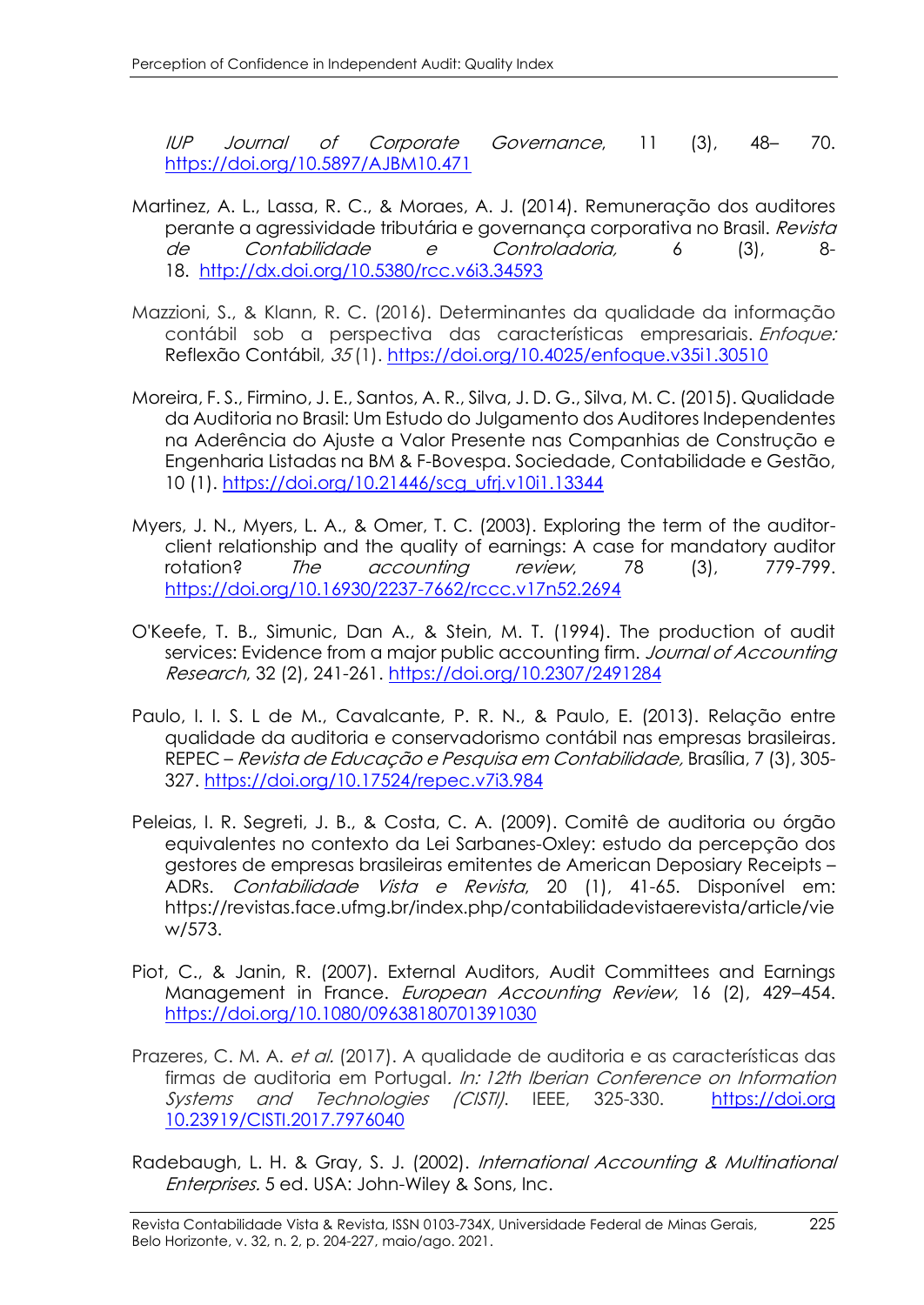- Reid, L. C., & Carcello, J. V. (2017). Investor reaction to the prospect of mandatory audit firm rotation. The Accounting Review, 92 (1), 183-211. https://doi.org/10.15604/ejef.2018.06.04.002
- Rodrigues, R. M. R. C., Paulo, E., & de Melo, C. L. L. (2017). Gerenciamento de Resultados por decisões operacionais para sustentar desempenho nas empresas não-financeiras do Ibovespa. Contabilidade Vista & Revista, 28(3), 82-102. https://revistas.face.ufmg.br/index.php/contabilidadevistaerevista/article/vie

w/3729.

- Rusmin, R., Scully, G., Tower, G., & Taplin, R. (2009). The Impact of Corporate Governance and Ownership Concentration on Audit Quality in Three Asia Pacific Stock Markets. Asia Pacific Journal of Economics & Business, 13(2), 58– 92. https://doi.org/10.23919/CISTI.2017.7976040
- Salehi, M., Moradi, M., & Paiydarmanesh, N. (2017). The Effect of Corporate Governance and Audit Quality on Disclosure Quality: Evidence from Tehran Stock Exchange. Periodica Polytechnica Social and Management Sciences, 25 (1), 32-48. https://doi.org 10.3311/PPso.8354
- Santos, E. S., Ponte, V. M. R., & Mapurunga, P. V. R. (2014). Adoção obrigatória do IFRS no Brasil (2010): índice de conformidade das empresas com a divulgação requerida e alguns fatores explicativos. Revista Contabilidade & Financas, 25(65), 161-176. https://doi.org/10.1590/S1519-70772014000200006
- Simunic, D. A. (1980). The Pricing of Audit Services: Theory and Evidence. *Journal* of Accounting Research, 18 (1), 161–190.<https://doi.org/10.2307/2490397>
- Smith, L. M. (2006). Audit committee effectiveness: did the blue-ribbon committee recommendations make a difference? Int. J. Accounting, Auditing and Performance Evaluation, 3 (2). https://doi.org[/10.1504/IJAAPE.2006.010303](http://dx.doi.org/10.1504/IJAAPE.2006.010303)
- Sun, J.; Liu, G. (2011). Industry specialist auditors, outsider directors, and financial analysts. Journal of accounting and public policy, 30 (4), 367-382. https://doi.org/10.1016/j.jaccpubpol.2010.10.002
- Takamatsu, R. T., Lamounier, W. M., & Colauto, R. D. (2008). Impactos da divulgação de prejuízos nos retornos de ações de companhias participantes do Ibovespa. Revista Universo Contábil, 4(1), 46-63. <http://dx.doi.org/10.4270/ruc.20084>
- Tendeloo, B. V., &Vanstraelen, A. (2005). Earnings Management under German GAAP versus IFRS. European Accounting Review, 14 (1), 155-180. https://doi.org/10.1080/0963818042000338988
- Teixeira, B., Camargo, R. V. W, & Vicente, E. F. R. (2016). Relação entre as características do Comitê de auditoria e a qualidade da auditoria